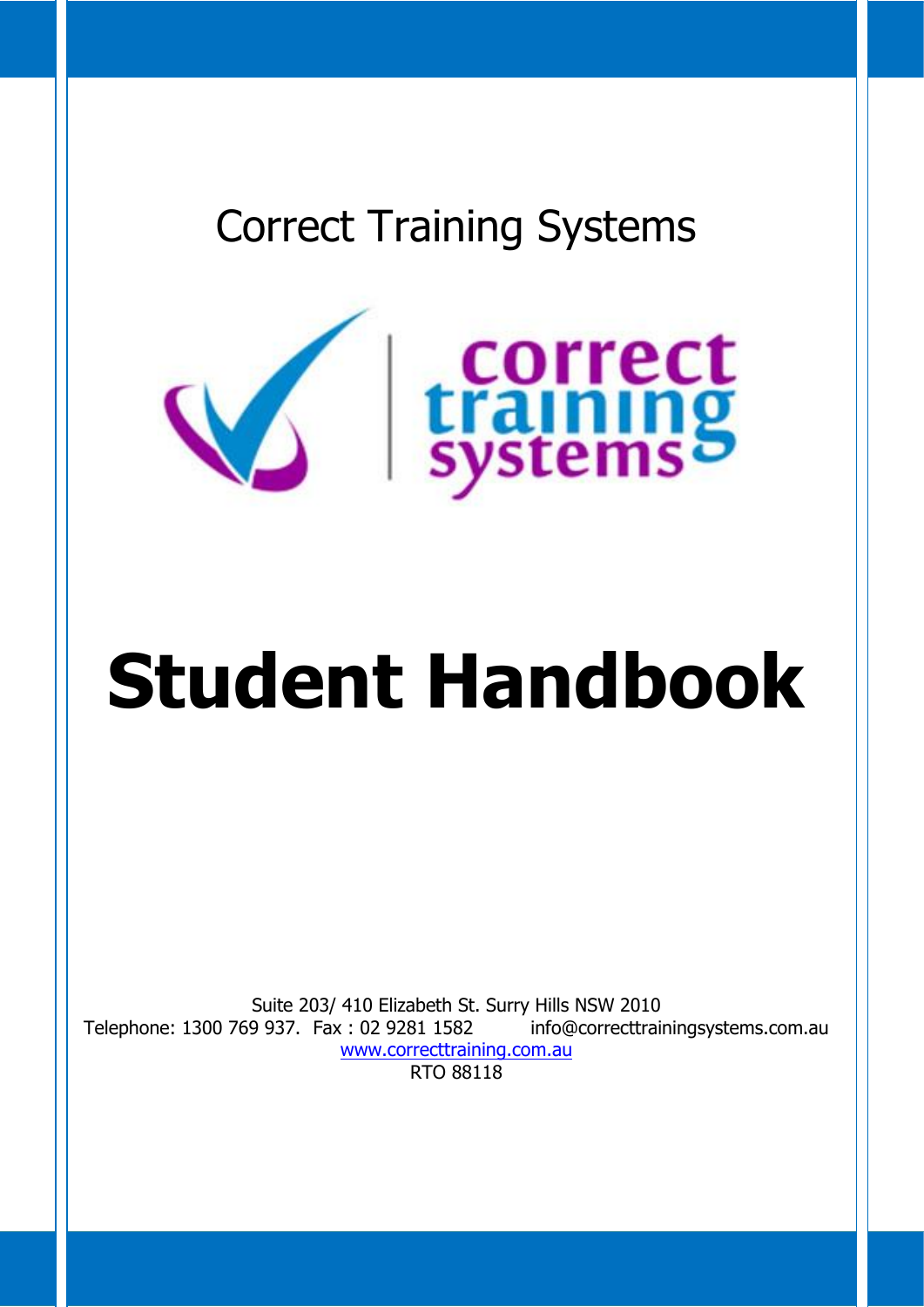

#### **Welcome to Correct Training Systems**

On behalf of the staff and trainers at Correct Training Systems (CTS) we welcome you as a student and wish you success in your new learning experience.

It is important that you read this handbook prior to the commencement of your training program. It contains important and useful information that you may need to use throughout your training program. You are encouraged to access your trainers or staff at any time to assist you with any issues or questions that arise during your study. Additionally, information will be provided at each course induction and with each unit of competence. Our website may also provide additional information on courses and our company.

CTS is a Registered Training Organisation (RTO # 88118) with more than 15 years experience in delivering progressive, quality and cost effective training and development solutions for our food industry clients.

Correct Training Systems focuses on providing training from nationally accredited training packages in food processing. If we can assist you with information about short courses, or further training then please contact us on the details below or visit our website on www.correcttraining.com.au

Congratulations on taking this step forward. Gaining a nationally recognised qualification will foster your development and recognition as a food industry professional.

The Management Team **Correct Training Systems**

#### **Contact Details**

Correct Training Systems RTO 88118 Suite 203/ 410 Elizabeth St Surry Hills NSW 2010

Phone: 1300 769 937 E-mail: [info@correcttrainingsystems.com.au](mailto:info@correcttrainingsystems.com.au) Web: [www.correcttraining.com.au](http://www.correcttraining.com.au/)

220330 CTS Student Handbook

Version date.27/04/22. This document is current at the time of printing. This document becomes uncontrolled once printed. **Page 2 of 35**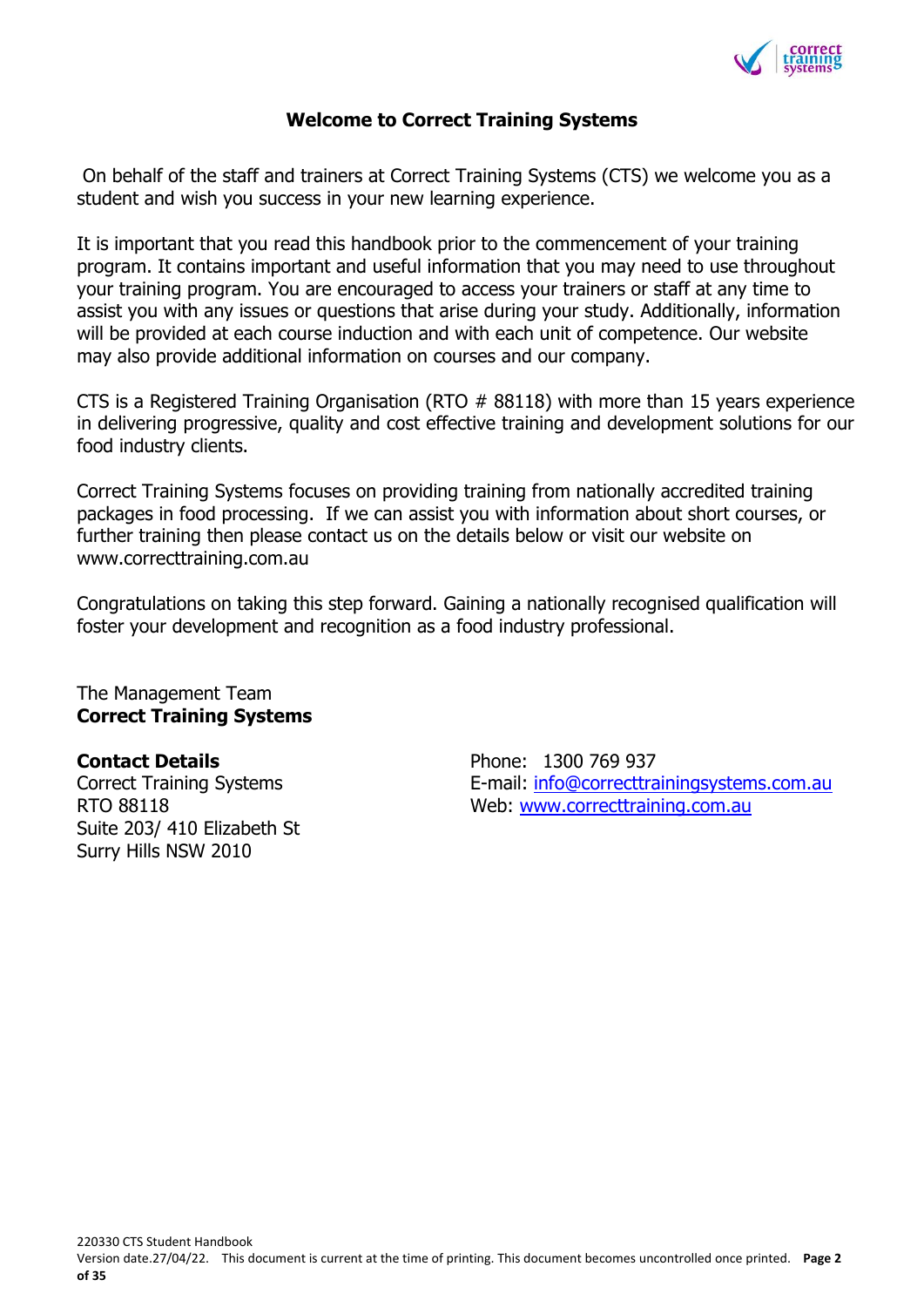

This Student Handbook outlines Correct Training Systems policies and procedure to support quality training and assessment. It assists and informs students on our approach, and procedures to providing high quality training and assessment that assist us to meet our regulatory requirements as a Registered Training Organisation. It is a working document. Major amendments and improvements are recorded below, on the publication of a major version change. The date of publication is recorded in the file name and serves as document control.

| Date   | <b>Review</b>                                                             | Amendments / continuous improvements                                   |  |
|--------|---------------------------------------------------------------------------|------------------------------------------------------------------------|--|
| 160315 | All sections                                                              | Grammatical corrections                                                |  |
| 160216 | All sections                                                              | Review of all sections, alignment with Operations Handbook 160216      |  |
|        |                                                                           | <b>Added Consumer Protection</b>                                       |  |
|        |                                                                           | Updated from NVR requirements to Standards for RTOs 2015               |  |
|        |                                                                           | Added copyright section                                                |  |
|        |                                                                           | <b>Added USI information</b>                                           |  |
|        |                                                                           | Added Training and Assessment Resources                                |  |
| 180305 | All sections                                                              | Review. Updated Unit structure under 2.1 to reflect new structure of   |  |
|        |                                                                           | units in training packages. Removed employability skills. Updated TAE  |  |
|        |                                                                           | reference to TAE40116. Update links to ASQA complaints.                |  |
| 180622 | Update to include Photo ID, incident report and recording of<br>2.2, 2.5, |                                                                        |  |
|        |                                                                           | assessments in Ink.                                                    |  |
| 210323 | 3.3                                                                       | Adjustment of procedure for prepaid fees- two day courses              |  |
| 220124 | 4.8                                                                       | Added Marketing section 4.8                                            |  |
|        |                                                                           | Updated contact details, removed fax added RTO code                    |  |
| 220128 | 5.1                                                                       | Student declaration – amended to be suitable for short courses         |  |
|        | 5.2                                                                       |                                                                        |  |
| 220202 | 3.3                                                                       | Slight changes clarity on fee protection and fee structure over \$1500 |  |
| 220204 | 2.6                                                                       | Adjustment of Credit Transfer processes, including CTS CT Application  |  |
|        |                                                                           | Kit and use of USI online authentication                               |  |
| 220330 | 4.2                                                                       | Updated support services websites.                                     |  |
|        | 3.5                                                                       | Updated complaint mechanism using ASQA Connect                         |  |
| 220427 | 2.5                                                                       | Adjusted request for extension for clarity                             |  |

Version date.27/04/22. This document is current at the time of printing. This document becomes uncontrolled once printed. **Page 3 of 35**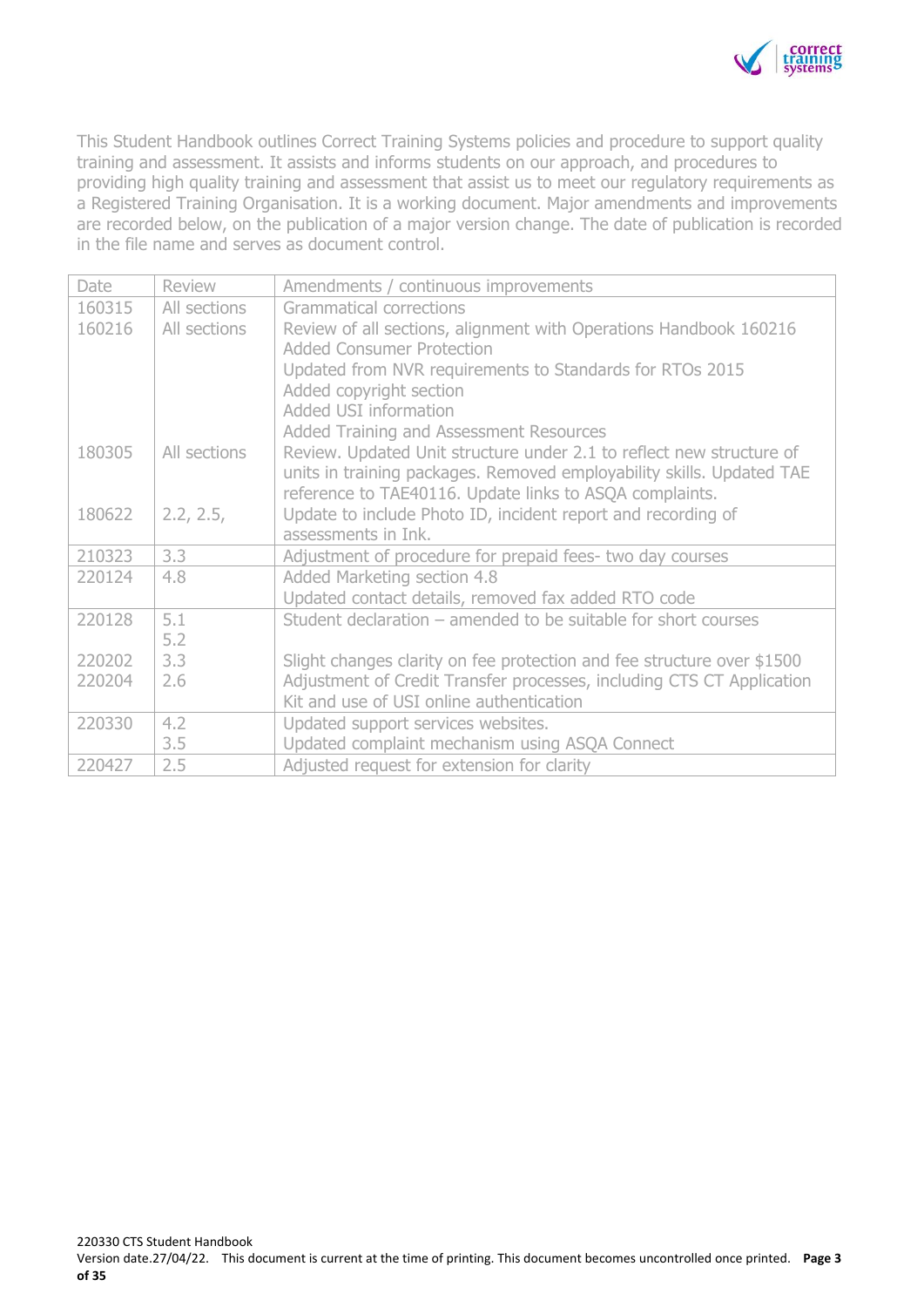

## **Table of Contents**<br>Welcome to Correct Training Syste

| 1. |     |                                                                                                                                                                    |  |
|----|-----|--------------------------------------------------------------------------------------------------------------------------------------------------------------------|--|
|    | 1.1 |                                                                                                                                                                    |  |
|    | 1.2 |                                                                                                                                                                    |  |
| 2. |     |                                                                                                                                                                    |  |
|    | 2.1 |                                                                                                                                                                    |  |
|    | 2.2 |                                                                                                                                                                    |  |
|    | 2.3 |                                                                                                                                                                    |  |
|    | 2.4 |                                                                                                                                                                    |  |
|    | 2.5 |                                                                                                                                                                    |  |
|    | 2.6 | Recognition of Prior Learning (RPL). Recognition of Current Competence (RCC). National                                                                             |  |
|    | 2.7 |                                                                                                                                                                    |  |
|    | 2.8 |                                                                                                                                                                    |  |
|    | 2.9 |                                                                                                                                                                    |  |
| 3. |     |                                                                                                                                                                    |  |
|    | 3.1 |                                                                                                                                                                    |  |
|    | 3.2 |                                                                                                                                                                    |  |
|    | 3.3 |                                                                                                                                                                    |  |
|    | 3.4 |                                                                                                                                                                    |  |
|    | 3.5 |                                                                                                                                                                    |  |
|    | 3.6 |                                                                                                                                                                    |  |
| 4. |     |                                                                                                                                                                    |  |
|    | 4.1 |                                                                                                                                                                    |  |
|    | 4.2 |                                                                                                                                                                    |  |
|    | 4.3 |                                                                                                                                                                    |  |
|    | 4.4 |                                                                                                                                                                    |  |
|    | 4.5 |                                                                                                                                                                    |  |
|    | 4.6 |                                                                                                                                                                    |  |
|    | 4.7 |                                                                                                                                                                    |  |
|    | 4.8 |                                                                                                                                                                    |  |
| 5. |     |                                                                                                                                                                    |  |
|    | 5.1 |                                                                                                                                                                    |  |
|    | 5.2 | Student Declaration (from Student Handbook) - copy to sign and submit to Correct Training                                                                          |  |
|    |     | 220330 CTS Student Handbook<br>Version date.27/04/22. This document is current at the time of printing. This document becomes uncontrolled once printed. Page 4 of |  |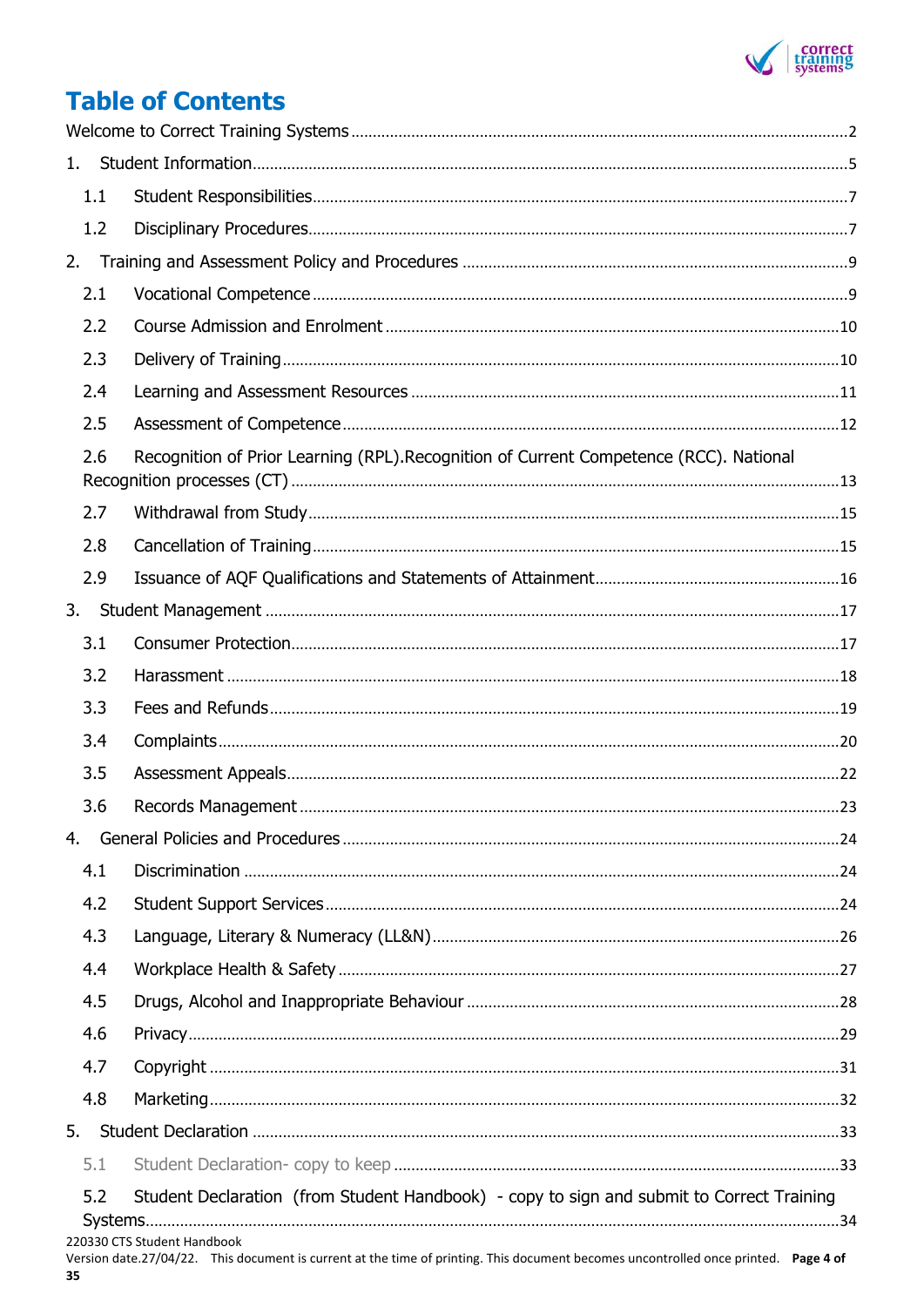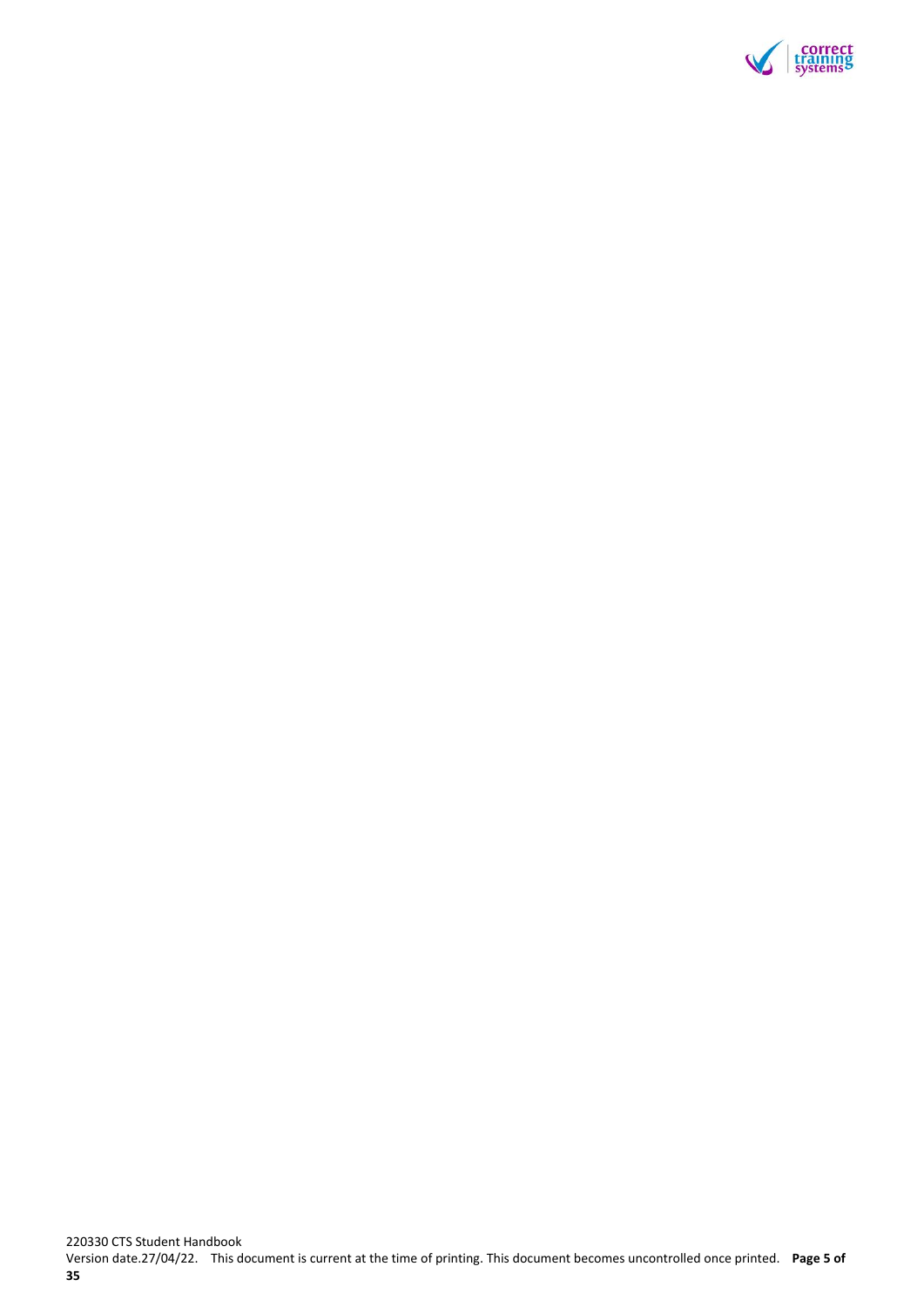

## **1. Student Information**

You are about to become a student in the process that can result in achieving a nationally accredited qualification or Statement of Attainment. These qualifications can only be delivered, assessed and issued by a Registered Training Organisation (RTO).

As a Registered Training Organisation, Correct Training Systems must comply with the National Vocational Education and Training Regulator Act 2011 (NVR Act), and meet the requirements of the Vocational Education and Training (VET) Quality Framework including the Standards for Registered Training Organisations (RTO's) 2015. ASQA audits RTO's, such as Correct Training Systems to ensure the delivery of nationally consistent, high quality training and assessment services.

As a Registered Training Organisation, Correct Training Systems adheres to this system and does all within its power to remain compliant. From time to time students will be required to complete information that will assist us in remaining compliant with this system. The information provided in this student handbook, is part of our quality and compliance system, as is the student registration and student declaration form that needs to be completed by each student.

As a student you should be aware that CTS is required to:

- Provide training and assessment that is responsive to industry and learner's needs and meet the requirements of training packages
- Operate in a quality assured systematic manner
- Maintain and supply accurate AQF documentation, certification and records of a student performance for each unit of competence in a timely manner
- Supply accurate records of attendance, and coursework completed, in a timely manner.
- Provide accurate and transparent information to inform learners and clients regarding the RTO and training products, and rights and responsibilities
- Ensure that a student demonstrates the required skills, knowledge and workplace competence, as per the requirements outlined in each industry training package
- Provide training of a high quality that recognises and appreciates individual learning styles and needs
- Provide access to relevant training and support services regardless of educational background, gender, marital status, sexual preference, race, colour, pregnancy, national origin, ethnic or socio-economic background, physical or intellectual impairment and religious or political affiliation
- Have students prior learning, acquired competencies and experience appropriately recognised in determining their requirements for training and assessment
- Advise students of the learning outcomes and prescribed assessment tasks for the training program of their choice prior to its commencement. Students can expect to achieve the published learning outcomes from their training program, if they, in turn, devote the necessary time and diligence to it
- Provide a fair, efficient, effective mechanism for the handling of complaints and appeals to a review of the results of an assessment
- Engage fully qualified, competent and professional trainers and assessors who observe their responsibility to address students' learning needs, assist them to achieve the course outcomes, and assess their students' work fairly
- Observe their duty of care, provide a safe appropriately appointed, safe and clean learning environment, free of all forms of harassment and discrimination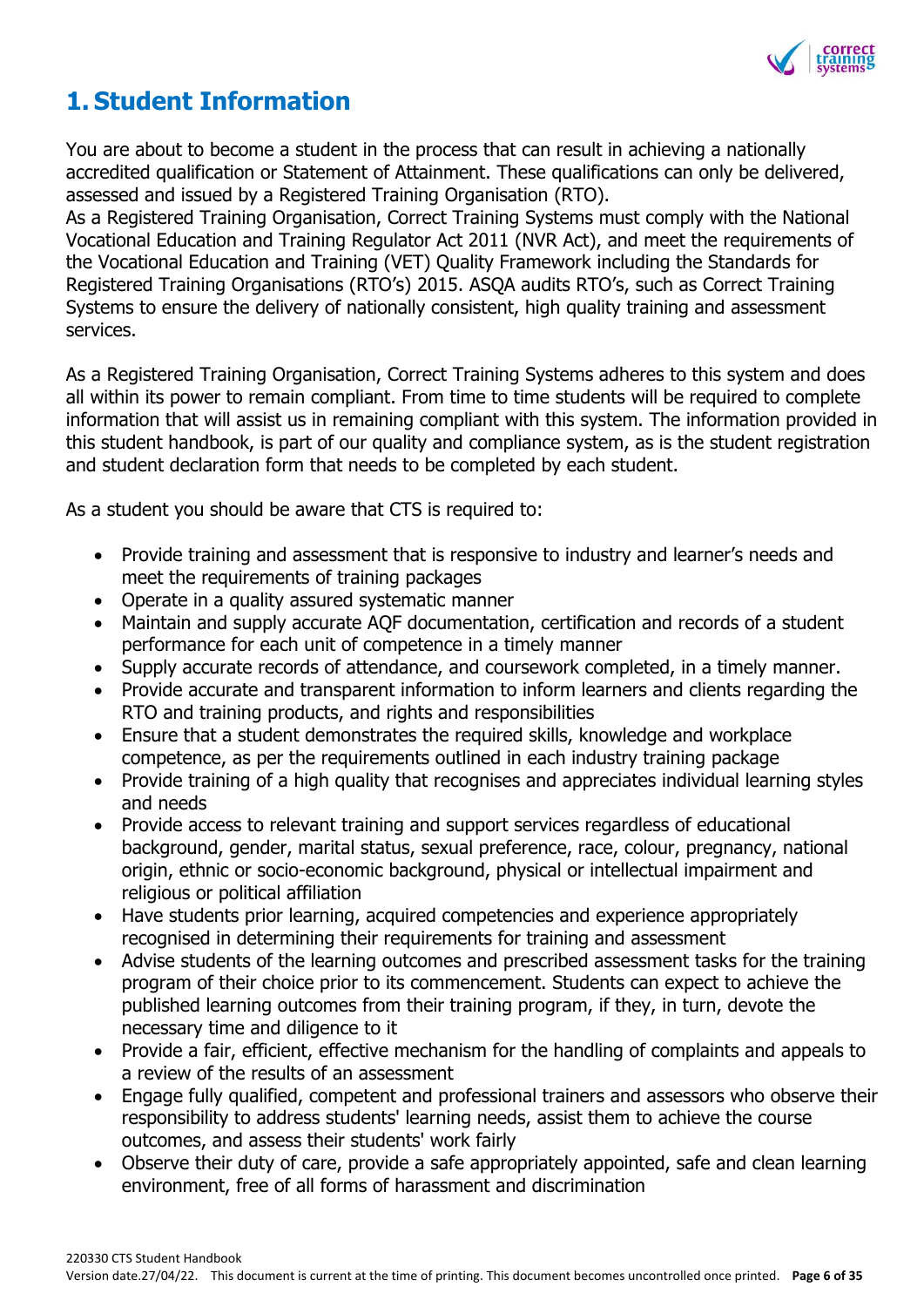

- Handle administrative matters, student information and records in a timely, secure and confidential manner.
- Manage the RTO systems to ensure learners are properly resourced and protected

Prior to enrolment all students will have received information on the training product they are undertaking, including course outcomes, course requirements, delivery and assessment plans and options. Students also receive information about CTS policies including RPL, fees & refunds, complaints & grievances, privacy and confidentiality and support services by means of this student handbook.

Students and other stakeholders will be provided with any information about any change in service arrangements or provision, licencing or regulatory requirements, that is likely to affect them in a timely manner. This may be done by individual written correspondence such as letters or emails or posting of general information on the CTS Resources website page or "The Correct News" newsletter.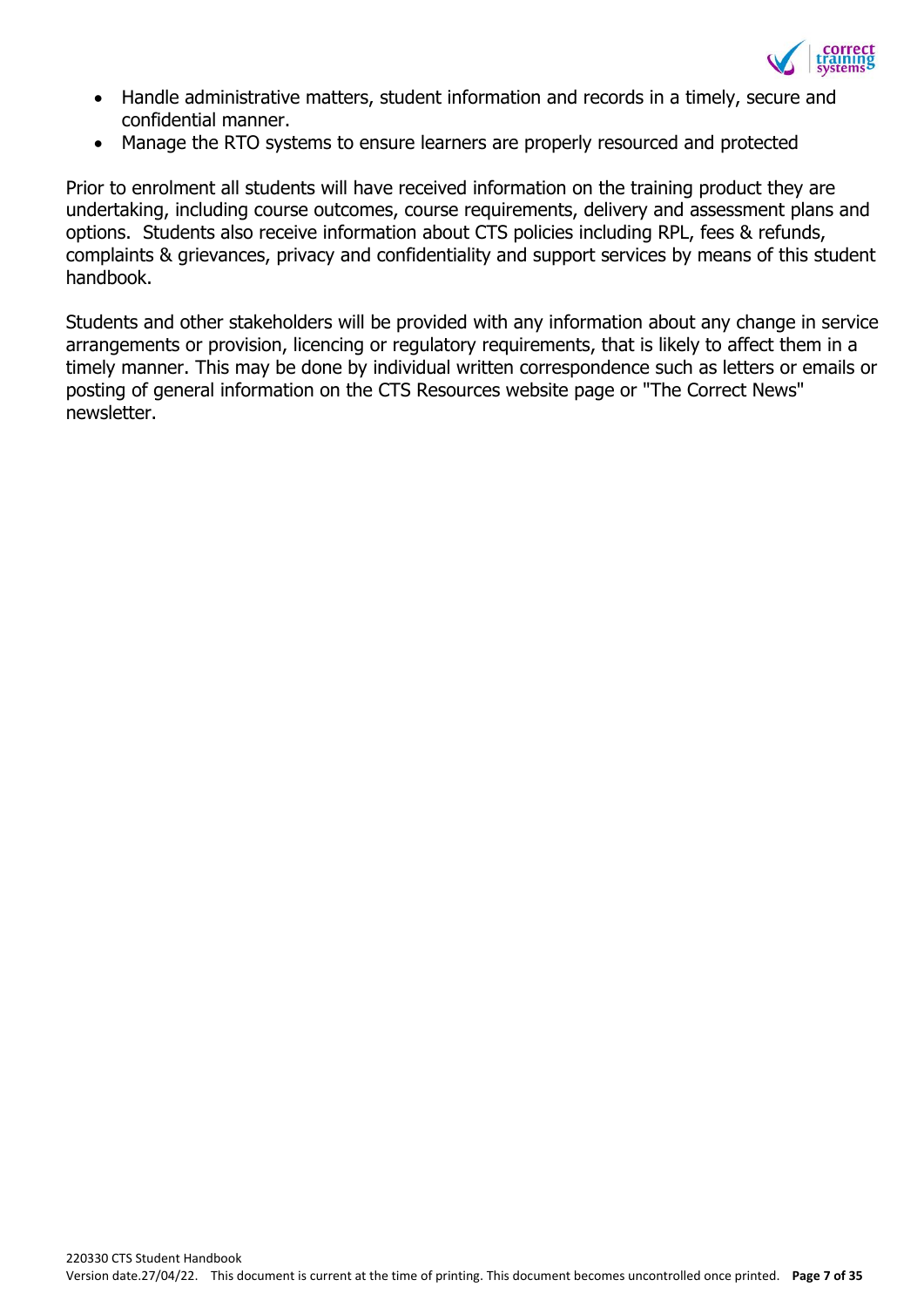

## **1.1 Student Responsibilities**

Correct Training Systems provides a supportive environment that is conducive to learning, ensuring safe, comfortable learning for our students. Students are expected to display a high level of personal responsibility for their learning process and for their interaction with staff members and other students. All students are responsible for their own behaviour and progress within the course.

Students are expected to be responsible for:

- Understanding and accepting the enrolment conditions for the training products they undertake.
- Providing accurate information about themselves at time of enrolment and to advise Correct Training Systems of any changes to their details as appropriate within 7 days.
- Paying of all fees and charges associated with their course within the agreed time frame and providing their own course requirements where notified. Liaise with workplace employer regarding any payment agreement between the two parties.
- Recognising the rights of staff and other students to be treated with dignity and fairness, regardless of race, gender, culture, age, religion, sexuality and ability
- Behave in an appropriate and acceptable manner towards all students and staff
- Notifying Correct Training Systems if unable to attend a scheduled class, or complete scheduled training or assessment tasks
- Attend in a regular and punctual manner at scheduled training and assessment sessions
- Ensuring they attend classes sober and drug free, and smoke only in open areas away from other people, or dining areas
- Securing their personal possessions while attending training and assessment.
- Promptly reporting all incidents of harassment, concern or physical injury to Correct Training Systems administration office
- Following instructions and respecting Correct Training Systems property and observing policy guidelines and instructions for the use of any equipment, PPE, including appropriate use of personal mobile phones, internet, computer and electronic devices
- Seeking clarification of their rights and responsibilities when in doubt
- Submitting sufficient, valid, reliable and authentic assessment evidence to achieve competency
- Maintain personal progress records of student learning and assessment
- Refrain from consuming food or drink in the learning environment
- Conducting themselves in a controlled businesslike manner, including neat, clean attire
- Delivering feedback and assist CTS in their continuous improvement processes
- Be aware of their rights, responsibilities and Correct Training Systems procedures as published and distributed.

## **1.2 Disciplinary Procedures**

Should a individual student breach the above responsibilities as a student enrolled with Correct Training Systems, the following measures are in place:

- 1) An incident report will be completed by those involved in the breach (Please contact CTS administration for a copy of the appropriate documentation if required).
- 2) The student attends an interview with CTS administration as soon as possible after the incident. The student may have a third party present during the interview.
- 3) The interview will involve a discussion on the incident, the consequences and future behaviour requirements if the student is to continue the course.
- 4) If the student is to continue the course an 'Action Plan' will be developed. This will state the agreed steps to be taken and monitored, to ensure further breaches do not occur. The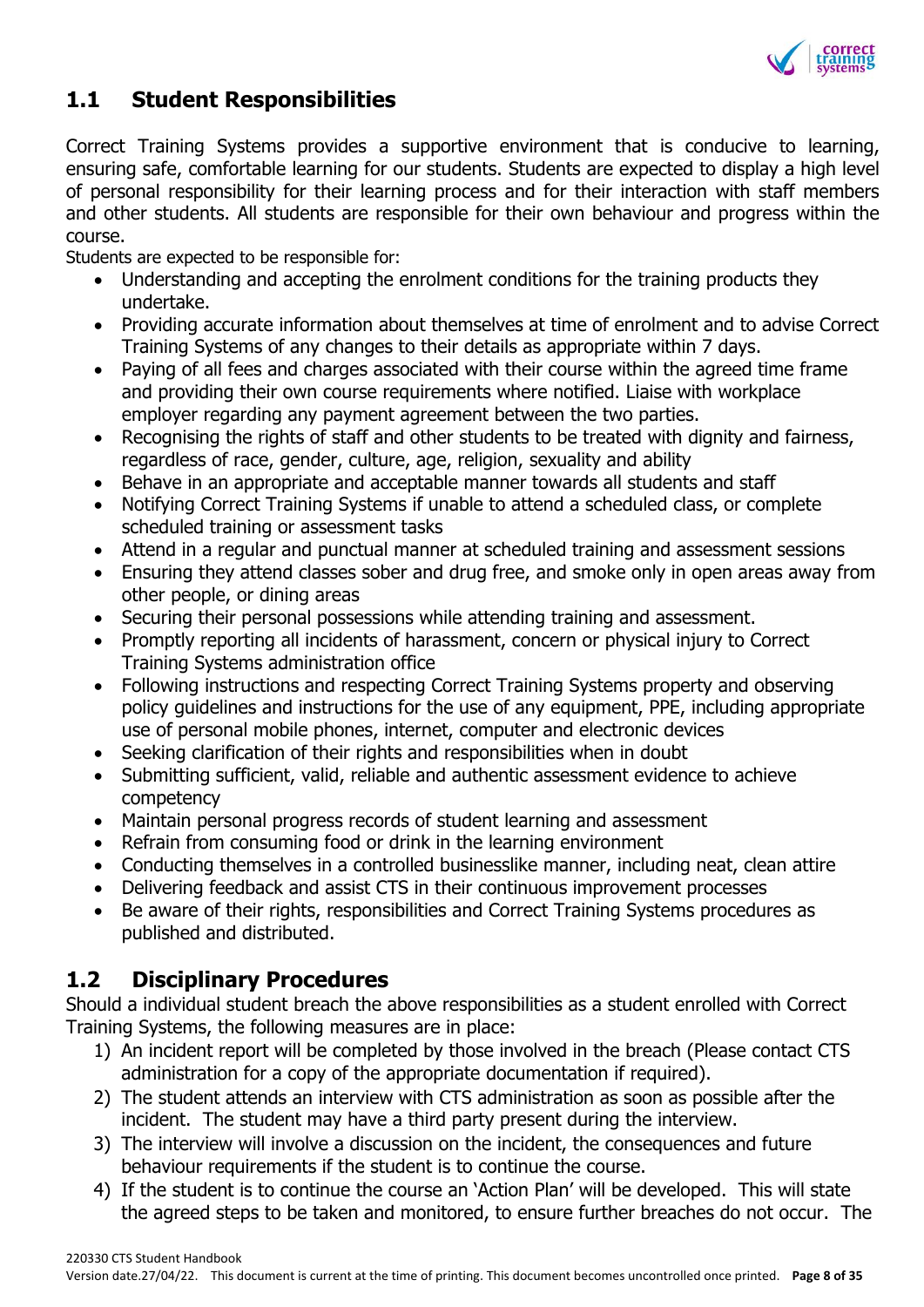

'Action Plan' will also state that the consequences of further mis-conduct will be instant dismissal from the course. The 'Action Plan' is to be signed by all parties present, and a signed copy is to be kept by both the student and CTS.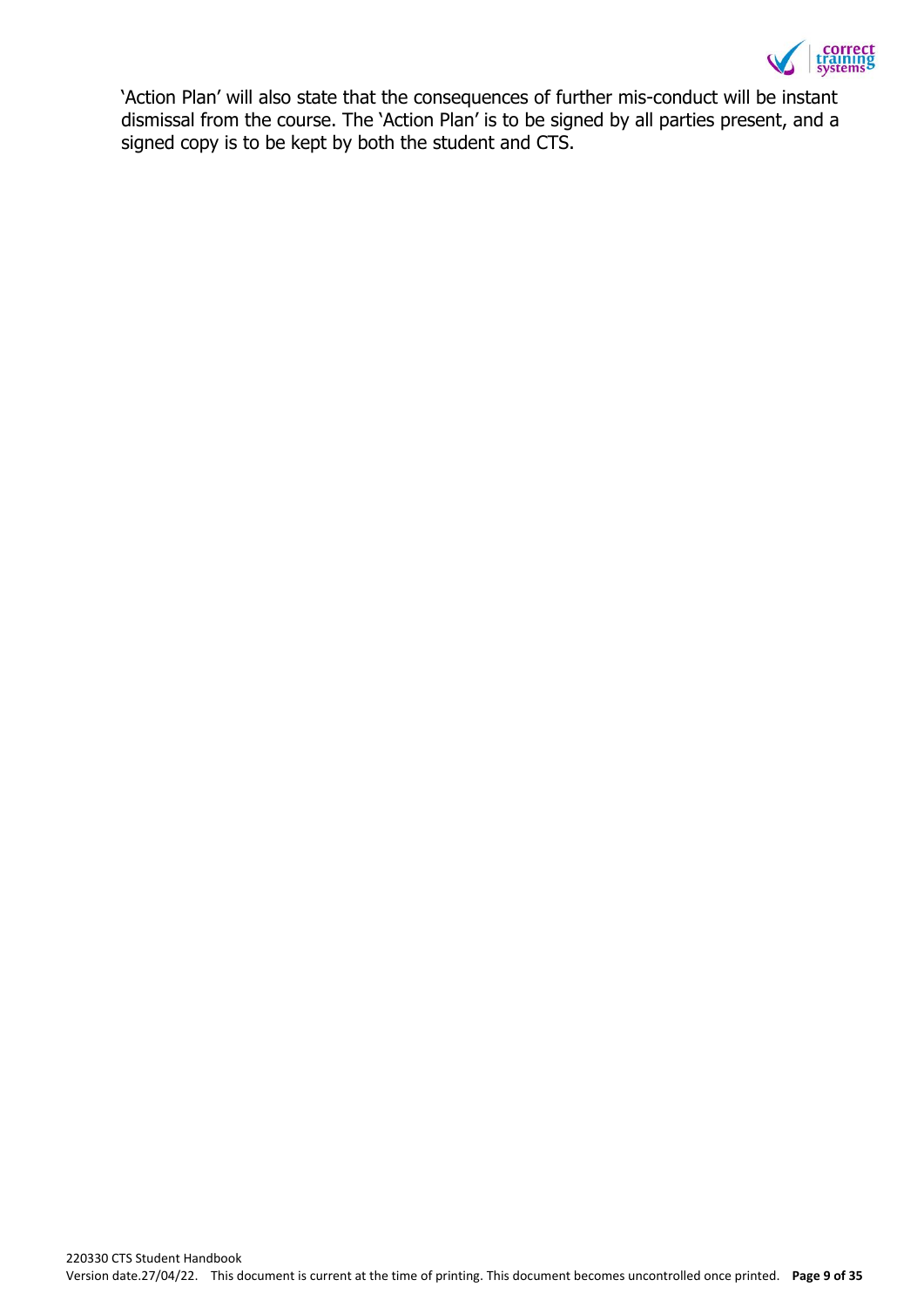

## **2. Training and Assessment Policy and Procedures**

Strategies for training and assessment meet the requirements of the relevant training package, and are supported by our consultation with the food industry. Staff, facilities, equipment, training and assessment materials are consistent with the requirements of the training packages and the expectations of industry.

All trainers have the necessary training and assessment competencies as required in the Standards for Registered Training Organisations (RTO's) 2015.

Students are asked to complete a post-course evaluation form on the last day of the course. Students completing units of competence from a training package are asked to complete the AQTF Learners Questionnaire. This allows Correct Training Systems to gather feedback on the course, our trainers and our general service and use this data for reporting and continuous improvement actions. Please note these feedback forms can be filled out anonymously and all information is treated confidentially. Should Correct Training Systems wish to use the feedback for marketing purposes permission will be sought explicitly and documented.

## **2.1 Vocational Competence**

Competency based assessment is the foundation of all industry training packages. It emphasises assessment based on what an individual can do in the workplace as a result of training. Competency means the consistent application of knowledge and skill to the standard of performance required in the workplace. It embodies the ability to transfer and apply skills and knowledge to new situations and environments.

A competency standard or "unit" is a nationally agreed statement of the skills and knowledge, considered by industry to be required for effective performance in a particular job function or task. You will be assessed as "Competent" when you can demonstrate the required skills and knowledge, and apply them to the standards expected in a workplace setting. Competency standards, or "units" have various sections that outline the key outcome, the work activities and level of performance required.

- 1. Unit of Competence Key work outcome
- 2. Elements Sub skills or tasks
- 3. Performance Criteria work activities and level of performance
- 4. Foundation skills

#### Assessment Requirements

- Performance evidence lists ability to be evidence to award competence
- Knowledge evidence lists ability to be evidence to award competence
- Assessment conditions- conditions that must be met for the assessment tasks

Students are encouraged to be familiar with the unit of competence that they are completing, as this information is useful when preparing for assessment tasks and self review of competence.

Once competence is achieved in all the performance criteria, the student has supplied evidence that meets the requirements of the unit(s), including critical aspects of assessment evidence, the student will be marked C for Competent, or NYC for Not Yet Competent, with feedback delivered to the student. Sometimes an alternative assessment can be completed, or gaps in competence and requirements of the unit can be resubmitted. Should the student repeatedly be unable to achieve the assessment requirements of the competency standard, support services may be offered, the student may be liable to pay a fee for extra tuition and assessment opportunities, or a Not Yet Competent result may be recorded.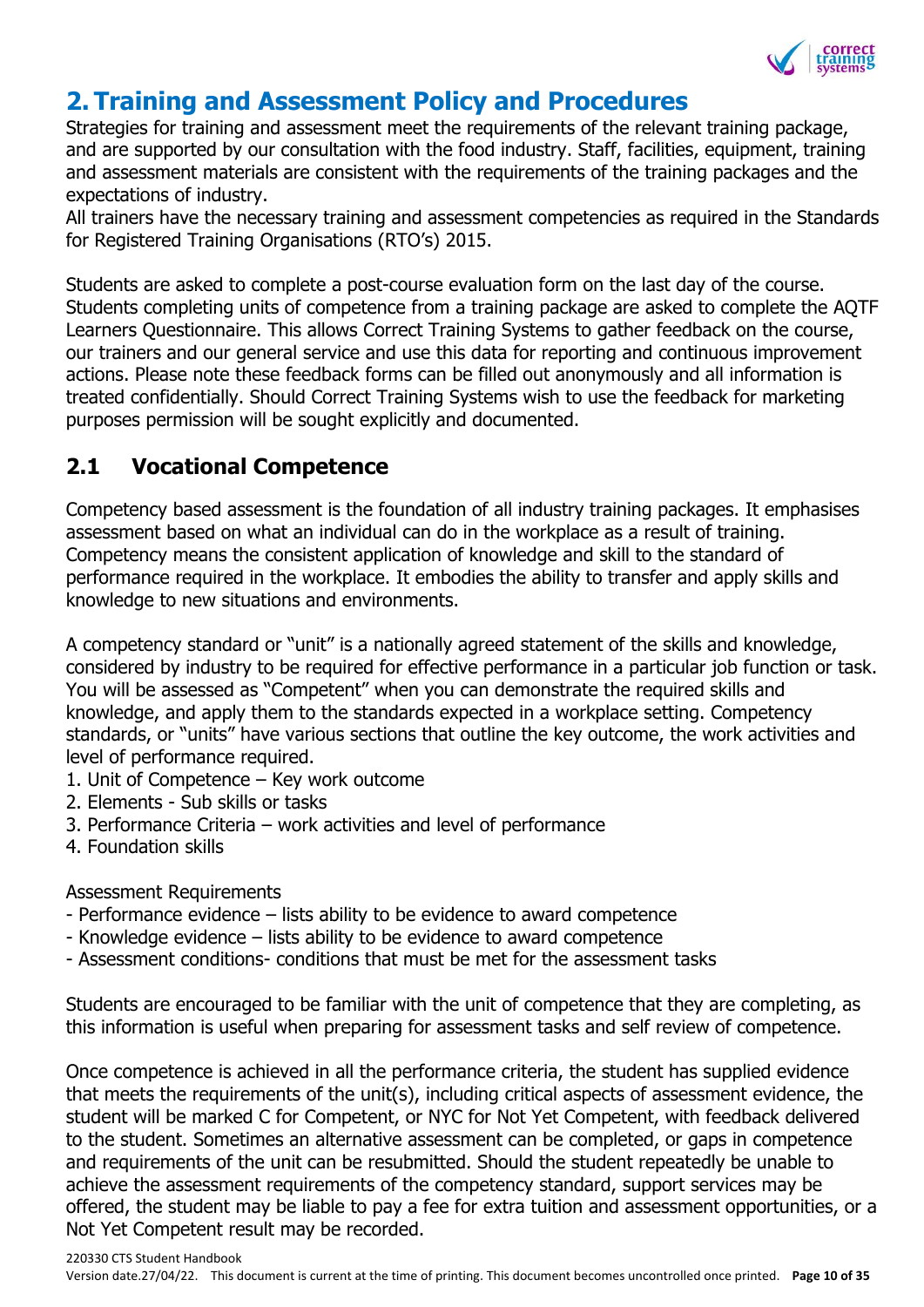

A Qualification is an agreed set of competency standards or units, assessed together with specific employability skills for that qualification.

## **2.2 Course Admission and Enrolment**

Correct Training Systems encourages students are to be fully informed regarding the course or qualification, prior to registration. Potential students and clients can review and check the course information about each training product, course outcomes to ensure a full understanding of the performance requirements prior to enrolment on CTS marketing information (flyers, website). Upon receival of a registration form each student / client receives a course confirmation letter. The confirmation letter:

- confirms registration of the learner for a specific scheduled training product
- confirms the arrangements for the training delivery
- payment advice or instruction
- outlines pre enrolment information
- instructions for USI information
- Individual needs information
- course prerequisites information
- assessment requirements outline

Correct Training Systems will endeavour to ensure that students derive maximum benefit from selecting a suitable and relevant course. Correct Training System reserves the right to select students on the basis of their ability to achieve the stated competency standards and outcomes of the course, based on their previous work experience.

Training packages/curriculum are regularly reviewed and revised to ensure that they meet current industry needs. It is a requirement under Standards for Registered Training Organisations to ensure that steps taken to manage the transition to new or reviewed Training Packages within 12 months of their publication on Training.gov.au, or the national register. Correct training Systems manages the transition from superseded training products to new training products in a compliant, timely and efficient manner to ensure no student is disadvantaged.

## **2.3 Delivery of Training**

Correct Training Systems provides a competency-based approach to training in a classroom setting or a work based setting. Competency-based training (CBT) places emphasis on a person's ability to demonstrate a set of skills, knowledge and understanding.

Competency standards from industry training packages are set benchmarks of performance that set out the skills, knowledge and attitudes required to operate effectively in a specific industry or profession. All assessments conducted by CTS follow the directives as required by the Competency Standards for Assessment from the National Training Package for Training and Assessment (TAE40116) and the Standards or Registered Training Organisations (RTO's) 2015 Students do not get a graded mark, they are deemed either Competent(C) or Not Yet Competent (NYC), i.e. they are able to meet all the requirements of the specific unit of competence or qualification. To attain a competent assessment, students must demonstrate through the provision of evidence the ability to perform tasks and duties to the standard expected in employment. The completion of individual assessment tasks are marked as satisfactory or unsatisfactory. When all assessment tasks are completed to a satisfactory level a Competent result is recorded for the student.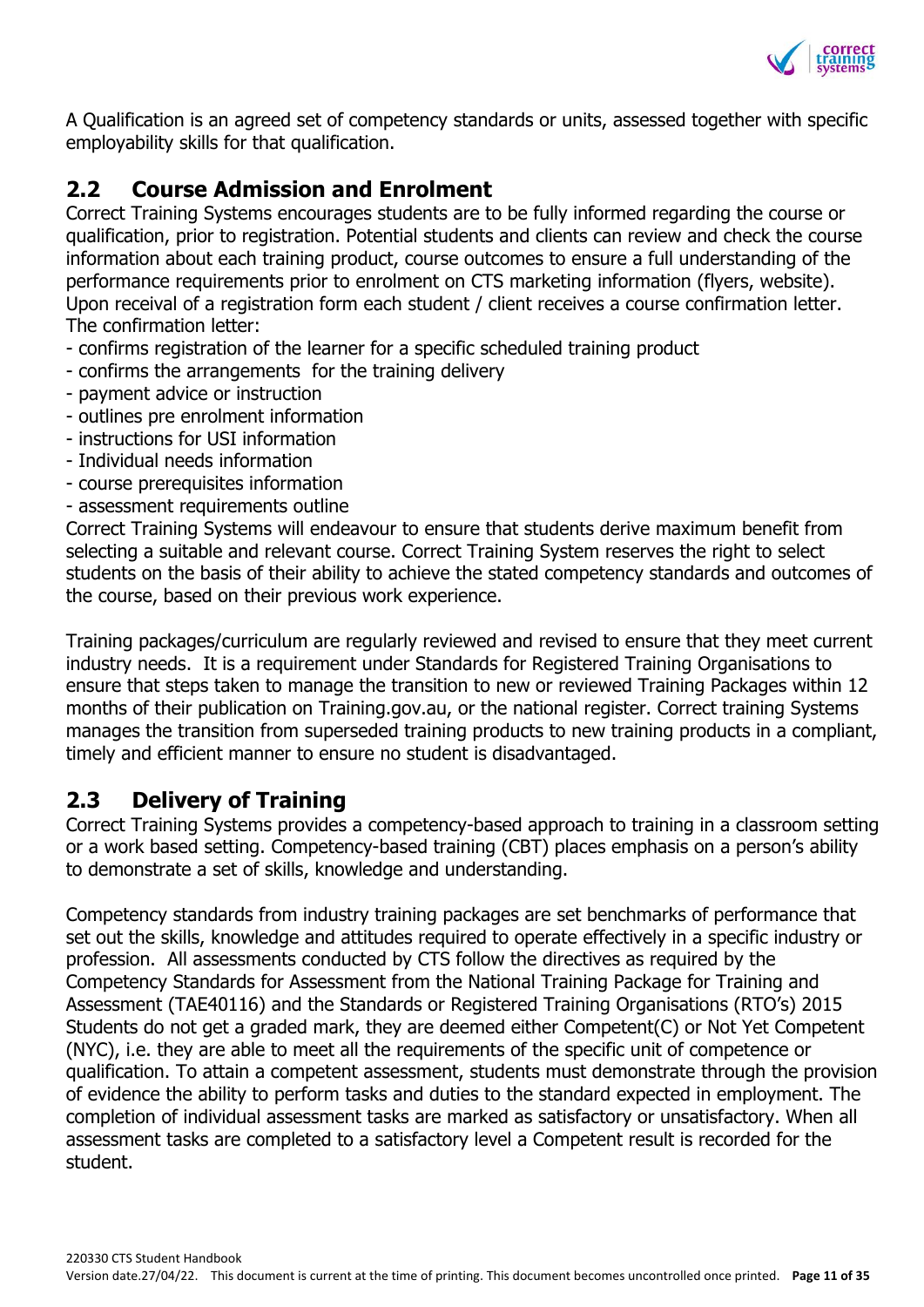

If students require information on their progress, they can seek that information from their trainer / assessor. The trainer / assessor should provide feedback and progress on assessment tasks to each student, as the student progresses through the assessments.

Correct Training Systems employs skilled and qualified trainers and assessors who hold an appropriate qualifications as well as having industry experience. They have as a minimum the following combination;

- 1) Certificate IV in Training and Assessment (TAE40116) to ensure competency in educational delivery; and
- 2) Vocational Qualifications to ensure knowledge of the occupation or vocation in which the training is being provided
- 3) Industry Experience to ensure the currency and relevance of the training to industry and to the student.
- 4) Ongoing professional development history in Vocational Education and Training

Training courses are usually delivered through face-to-face, small group classes. A variety of theoretical, experiential, practical and interactive delivery strategies are employed in the classroom. Strategies may include: trainer presentation and demonstration, observation and practice, workshop practise, written work, discussions, question and answer sessions, case studies, projects, role play and structured exercises.

## **2.4 Learning and Assessment Resources**

Correct Training Systems provides a supportive learning environment for students. The Training and Assessment Strategy for each product identifies the support requirements for each product. This may include information on Language Literacy and Numeracy, learning and assessment resources per student and additional support resources that are required by the standard or unit of competence and prerequisite requirements.

This information is communicated to students or clients by means of;

- Marketing flyers
- Course outline on the CTS website
- Training proposals
- Course confirmation correspondence
- Course induction and enrolment
- Student Handbook

Correct Training Systems provides additional learning resources to students by means of documents / links / files / resources by means of the website correcttraining.com.au

Correct Training Systems also maintains an extensive library of hard copy articles, standards, codes of practice, texts, journals and research papers which is available to students and trainers / assessors as required.

Correct Training Systems also have a library of equipment available to students, trainers/ assessors as required. The equipment includes:

- Laser thermometers
- Digital probe thermometers
- Alcohol sanitiser wipes
- Blue bandaids
- Food samples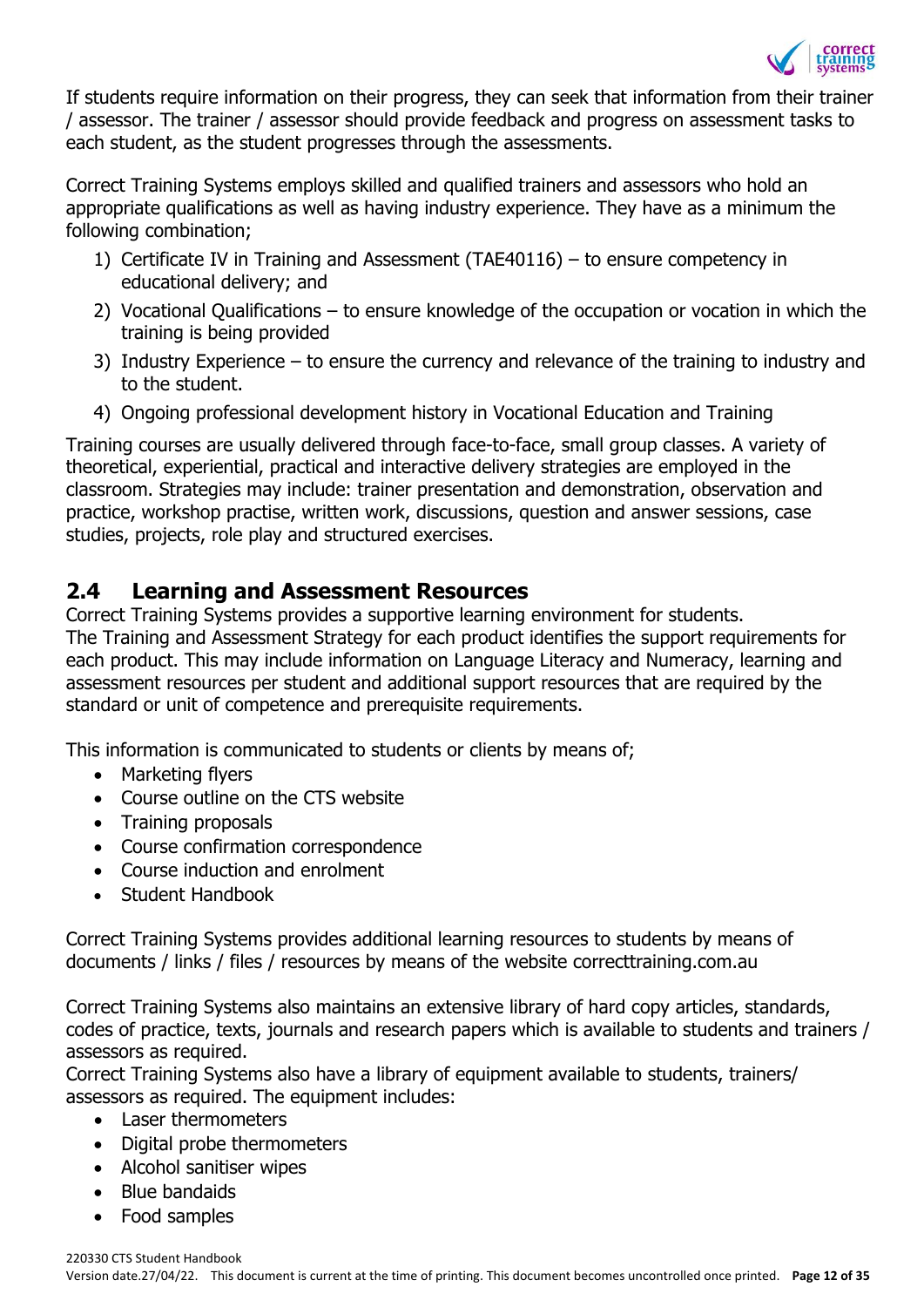

- Labelling samples
- Recall notices
- Incubator
- Protein swabs
- Listeria swabs
- pH test kits
- vacuum sealer
- sous vide water tank
- PPE- gloves, hats, lab coats,

Access to commercial premises with commercial equipment can be provided if needed for training and assessment purposes.

Students will require access to a commercial food premise to complete assessment tasks. Trainers and Assessors, students will require the necessary PPE and adhere to the workplace WHS, security, GMP and SOP procedures at each individual worksite.

## **2.5 Assessment of Competence**

Assessment is carried out in accordance with the Standards or Registered Training Organisations (RTO's) 2015 and demonstrates compliance with the four principles of assessment;

- Validity
- Reliability
- Fairness; and
- Flexibility

These principles of assessment are addressed in the;

- Design, establishment and management of the assessment system for Training Packages
- Development of assessment tools; and
- Conducting of the assessment

The four Rules of Evidence guide the collection of student assessment evidence. Your assessment work should be:

- Valid ( related to the unit of competence that is being assessed, and the required skills, knowledge and attributes)
- Sufficient (enough to address the requirements of the unit of competence and workplace expectations)
- Current (completed recently, to ensure performance matches current workplace practices)
- Authentic (your own work)

Students are required to show photo ID, to verify their identification, when attending the training program or enrolling in a training product. Trainer is to sight the ID and record any details at the commencement of training.

The assessment and evidence requirements, as far as possible, are designed to avoid putting an undue workload on participants, balancing the need to assessment evidence to meet the requirements of each unit, reflect workplace expectations, holistic workplace practice, yet not be over burdensome.

Methods of assessments may include a combination of the following:

- Case Study
- Observations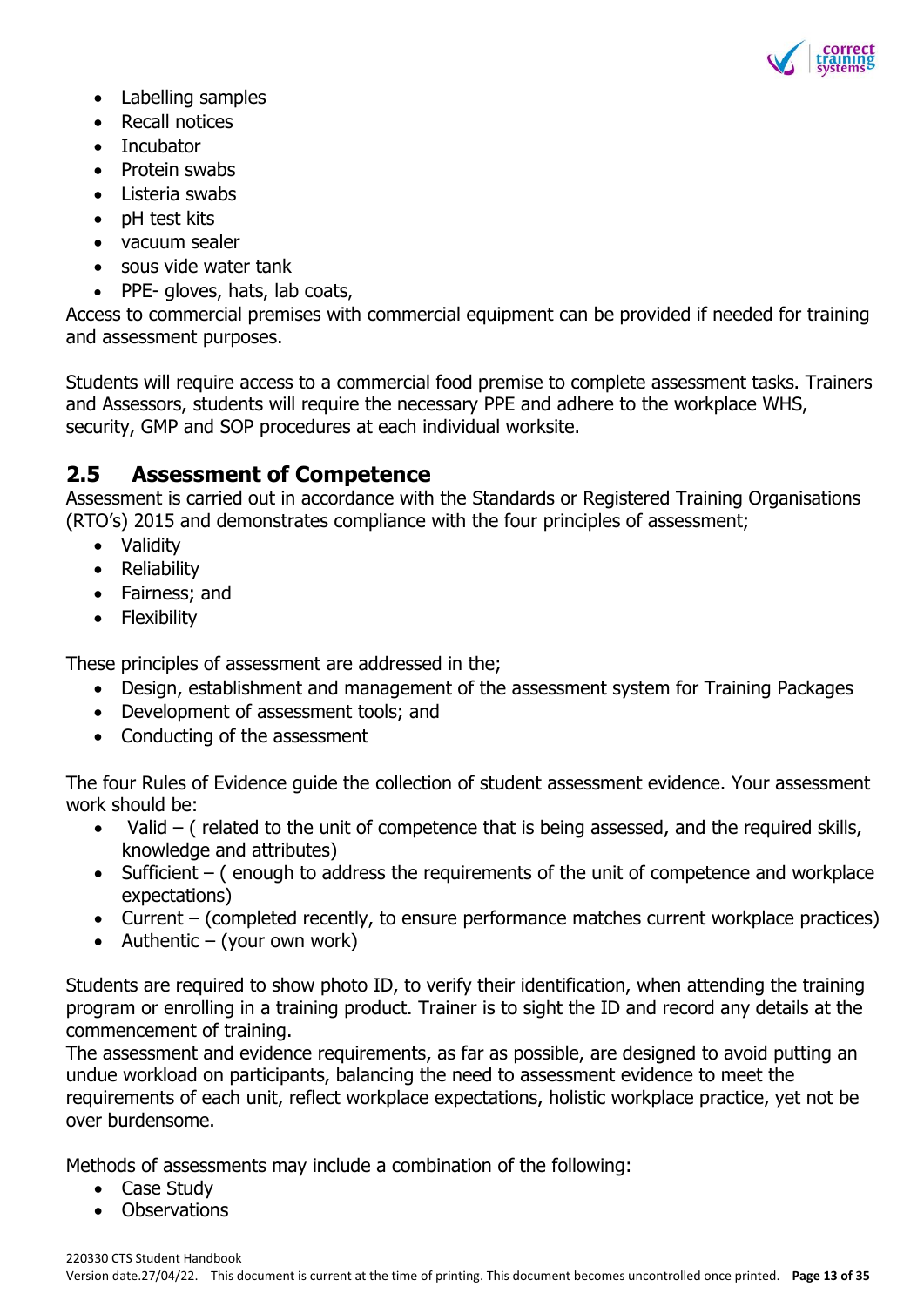

- Role Play / Simulation
- Short questions and answers
- Workplace records
- Written assignments/projects
- Questions / Discussions
- Third party or supervisor report

Reasonable adjustment can be made to any assessment task and consideration can be made for language, literacy or cultural issues related to any assessment task. Students can discuss alternative methods of assessment and producing evidence of competence with their individual trainer and assessor. All students will be given the opportunity to resubmit assessments tasks which are deemed as NYC once as a second attempt.

All assessments must be the individuals own work.

Assessments are to be completed in permanent ink, with no recording in pencil. Students are instructed to keep a copy of their own assessment work. All assessment work should be clearly named, with a CTS cover sheet completed.

Students will be clearly informed of the final due date for assessment work. The default for the due date for any assessment task is one month from the date of training delivery, unless otherwise specified.

Extensions for assessment work must be requested and negotiated with the trainer/ assessor in writing, prior to the due date. All requests for an extension of assessment due date must be submitted in writing. Email the operations manager or admin officer with your request – which will be confirmed as granted in writing

CTS will issue a Certificate of Attendance if no assessment work is submitted one month after the course commencement

Penalties for late submission will occur if extended deadlines are not met. Should a student dispute a assessment decision the appeals policy and procedure applies.

### **2.6 Recognition of Prior Learning (RPL).Recognition of Current Competence (RCC). National Recognition processes (CT)**

Recognition of Prior Learning (RPL) acknowledges that people can achieve competence in a variety of ways including formal training, previous work and life experience. If you have previous knowledge, skills or experience that is relevant to your studies, then you may not need to complete the assessment tasks for certain units of competency.

You may choose to apply for RPL to:

- Reduce the need for training in skills and knowledge that you already have
- Save time by not attending class training sessions
- Compile your own evidence of competency, rather than completing the set assessment tasks
- Complete your qualification in a shorter time frame
- Build confidence and motivation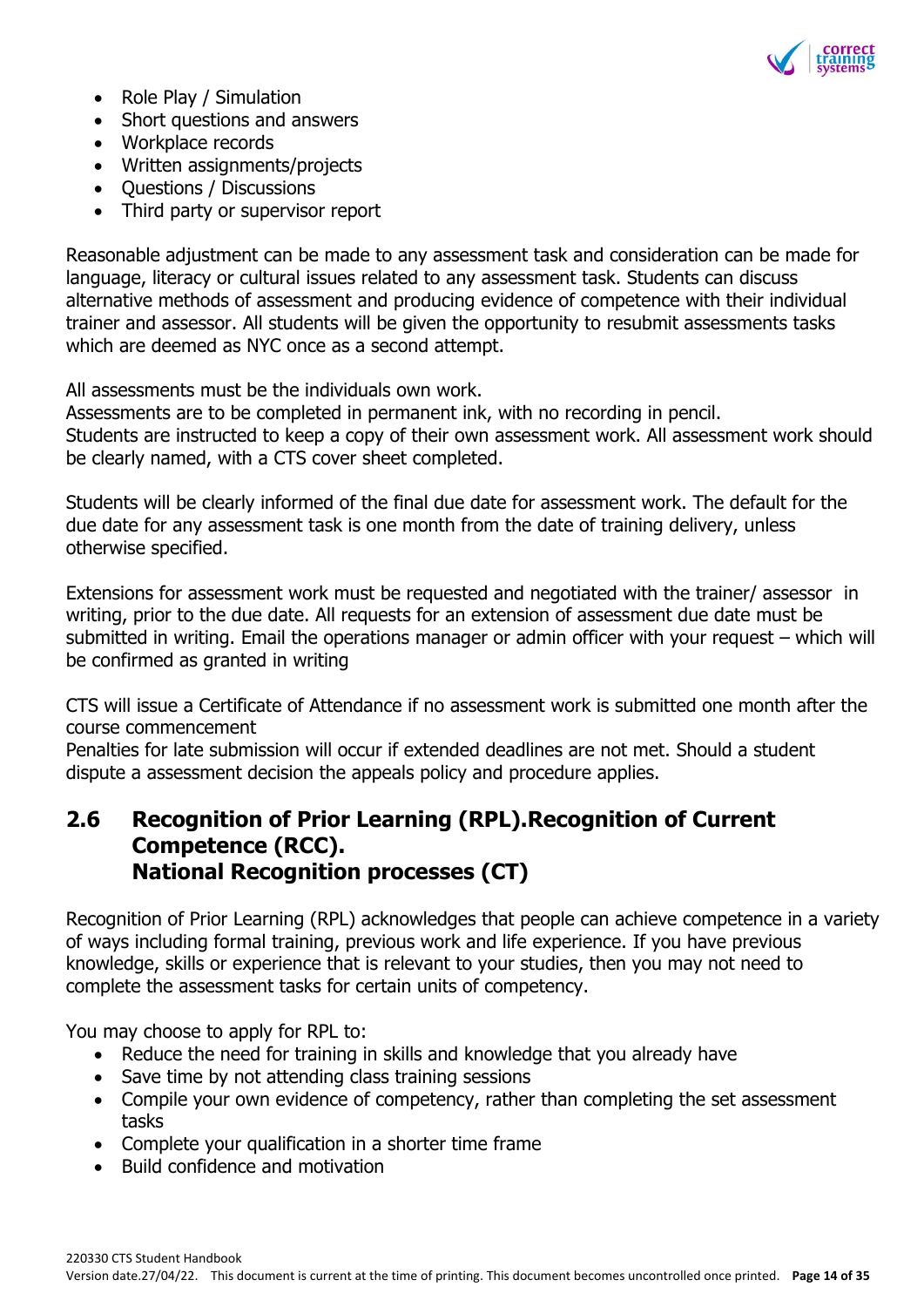

Under the Standards for Registered Training Organisations, all Registered Training Organisations must ensure that systems are in place to determine and accept students' prior learning and offer RPL and RCC to all applicants on enrolment. Correct Training Systems is committed to the recognition of prior learning and recognises all authenticated AQF Qualifications and Statements of Attainments issued by other RTO's.

Correct Training Systems students may apply for an Recognition of Prior Learning (RPL) or Recognition of Current Competence (RCC), or Credit Transfer (CT) assessment related to the competencies/units included in their course, when registering for a course or qualification. For those commencing training it is vital to identify opportunities to claim Recognition or Credit transfer, when the training is being planned, prior to the commencement of training.

National Recognition – Credit Transfer

Providing credit or "credit transfer" for previous studies is recognising the equivalence of studies previously undertaken and completed successfully

Credit Transfer for previous nationally accredited Vocational Education and Training (VET) studies requires verification of a transcript of successful completion of the units of competency and the results achieved with the original Registered Training Organisation (RTO), or higher education provider or via a verified USI record. Students receive credit for units or modules they have previously completed and are exempt from retaking them, therefore reducing the study load.

Where a student wishes to apply for a credit transfer prior to commencing training with CTS there are several ways a student may provide evidence of successful completion of a unit or qualification. The student completes and submits a CTS Credit Transfer Application Kit. CTS as a RTO will need to receive information as outlines in the Credit Transfer Application Kit to validate the Credit transfer claim by either :

Authenticating the information provided by the student by directly by accessing the USI transcript online

Or

Contact the issuing RTO organization to ensure the student documentation is valid. There is a small fee payable by the student to process the Credit Application and issue the Statement of Attainment.

You may request more information and an CTS Credit Transfer application kit from Correct Training Systems, prior to the course commencement.

Students complete and submit a enrolment form for the training product, complete and submit a Credit Transfer Application kit with the required documentation, and pay a small Credit Transfer fee . Further information on Credit Transfer is available in the CTS Credit Transfer Application Kit.

#### Recognition of Prior Learning

Correct Training Systems students may apply for an Recognition of Prior Learning (RPL) or Recognition of Current Competence (RCC) assessment related to the competencies/units included in their course, when registering for a course or qualification. For those commencing a qualification it is vital to identify opportunities to claim Recognition, when the training plan is being compiled, prior to the commencement of the training event.

You may request more information and an RPL application kit from Correct Training Systems, prior to the course commencement. However, you must be enrolled in the course / qualification and have paid a enrolment fee before applying for RPL / RCC, or have paid for a RPL kit assessment.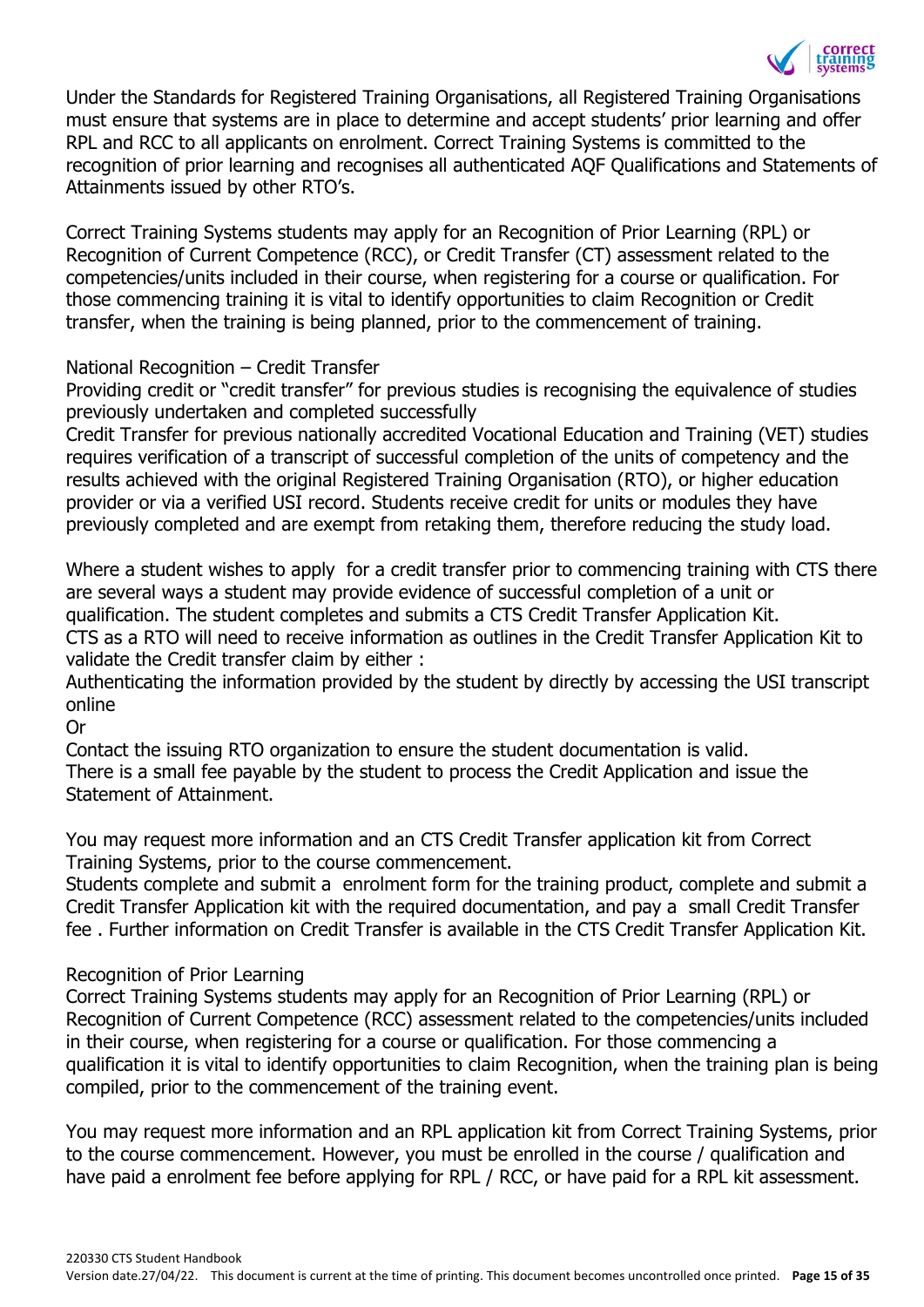

Once your registration form has been completed and you have indicated that you wish to apply for RPL, you will receive an RPL/RCC Information Kit. The RPL/RCC process requires the student to complete the application agreement, provide supporting evidence in an organised manner, referenced to the unit of competence requirements and to possibly attend a recorded supplementary interview.

In order to grant RPL for a unit of competence, the assessor must be confident that you currently have the skills and knowledge as required by the unit. The evidence that you compile can take many forms, and could include certificates, current resume, job descriptions, workplace references, testimonials from clients, projects, and workplace samples. The assessor must ensure that evidence of competence is:

- Current
- Authentic
- Valid
- Sufficient

The details of this process are stated in the RPL/RCC Kit and CTS staff are available for any further guidance. Any additional costs for RPL will be clearly outlined to individual students prior to the commencement of the RPL/RCC process. Should a student dispute a RPL assessment decision the appeals policy and procedure applies.

The Operations Manager will authenticate the information in the assessment application documents, by checking the content and authenticating the organisation and issuance of the award or certificate.

This may be done by accepting certified copies of testamurs, Statement of Attainments or undertaking validation activities to ensure documents are authentic, such as using the online USI VET transcript.

Some licensing or regulatory requirements prevent the issuing of a direct Credit transfer and will require a specific process to be followed, such as Food Safety Refresher for the NSW Food Authority Food Safety Supervisor certification.

## **2.7 Withdrawal from Study**

If you are considering withdrawing from the course, please consult your trainer/ assessor to discuss the reason, as there may be other options available to you to complete the course, at a alternative time.

You can withdraw from a course at any stage and may be eligible for a Statement of Attainment for subjects successfully completed up to withdrawal. If you don't attend the training delivery and do not submit assessment task work, you risk receiving a NYC grade. Please ensure all requests to withdraw from a course are submitted to Correct Training Systems in writing. There is no automatic re-entry into a future course if students fail to complete the units of competency in the course in which they were originally enrolled.

## **2.8 Cancellation of Training**

CTS accepts that sometimes students are unable to make the scheduled training appointments. However visits from the trainer assessor can be critical to your progress. If you are unable to contact the trainer directly, please contact the office on 1300 769 937 or email at [info@correcttrainingsystems.com.au](mailto:info@correcttrainingsystems.com.au)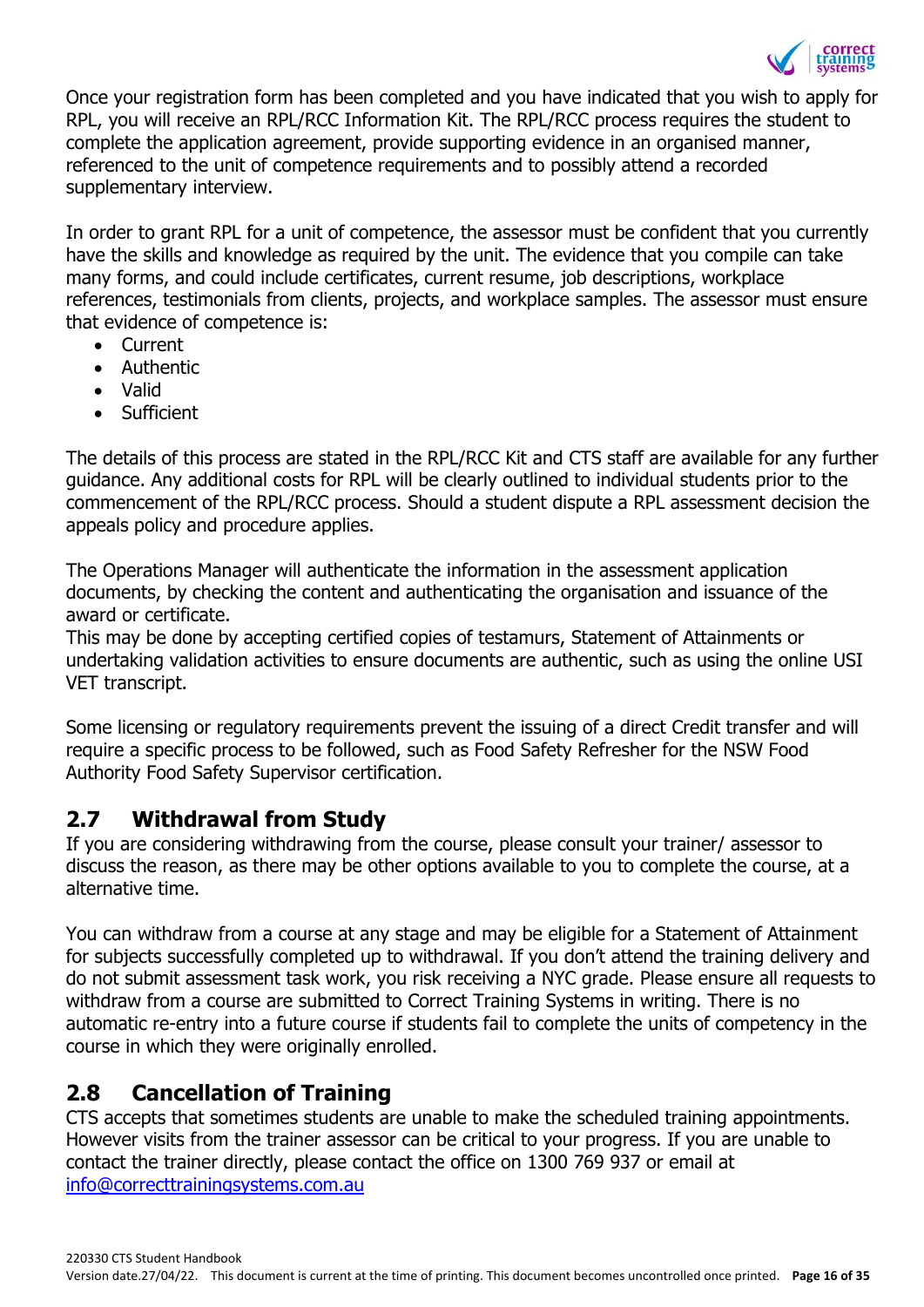

If training is cancelled for an extended period of time, or students do not submit adequate assessment work on time, we may have an obligation to inform your employer and the government that you are not meeting your obligations as a contracted trainee.

Making sure that you are organised for training and assessment helps you demonstrate employability skills such as time management, self management and communication.

## **2.9 Issuance of AQF Qualifications and Statements of Attainment**

Your results will be recorded in a Statement of Attainment listing the units of competence you have achieved. A Certificate listing the name of the course / or qualification may also be issued if the requirements of a qualification have been achieved.

These documents will be generated within 30 days of successful completion of a nationally recognised unit of competence or qualification provided all agreed fees have been paid in full to CTS. The certificates and statement of attainment are issued in compliance with the requirements of the AQF Qualifications Issuance policy and the Standards for Registered Training Organisations 2015

Certificates and Statements of Attainment are either presented to students on the final day of the course or posted out to students or client upon successful completion of the assessment tasks. The name you have written on your registration form is the name that will appear on your Certificate. Please note your results and certificates will be withheld if you have any fees owing at the completion of the course. It is your responsibility to notify us of any change of name, address or employment, which occurs during the term of your studies with us.

Correct Training Systems issues all AQF certificates on copy protected certificate paper. Our certificates reveal a hidden alert when copied or scanned, to prevent fraudulent reproduction of certificates. All certificates are signed in person with no digital signatures used.

Make sure you keep copies of your Certificate/Statement of Attainment in a safe place. They are useful career documents and you should show employers the results you have achieved.

All students who hold a verified USI and have results recorded after 1 January 2015 will be able to access the AQF records through the USI systems.

Please note, if you require a copy of the Certificate/Statement of Attainment contact Correct Training Systems administration and in writing, complete a recertification form. Please note there is a reissuing fee cost of \$50 (incl. GST) for each copy of a reissued certificate or statement of attainment copy. You will be required to provide 2 forms of proof of identification.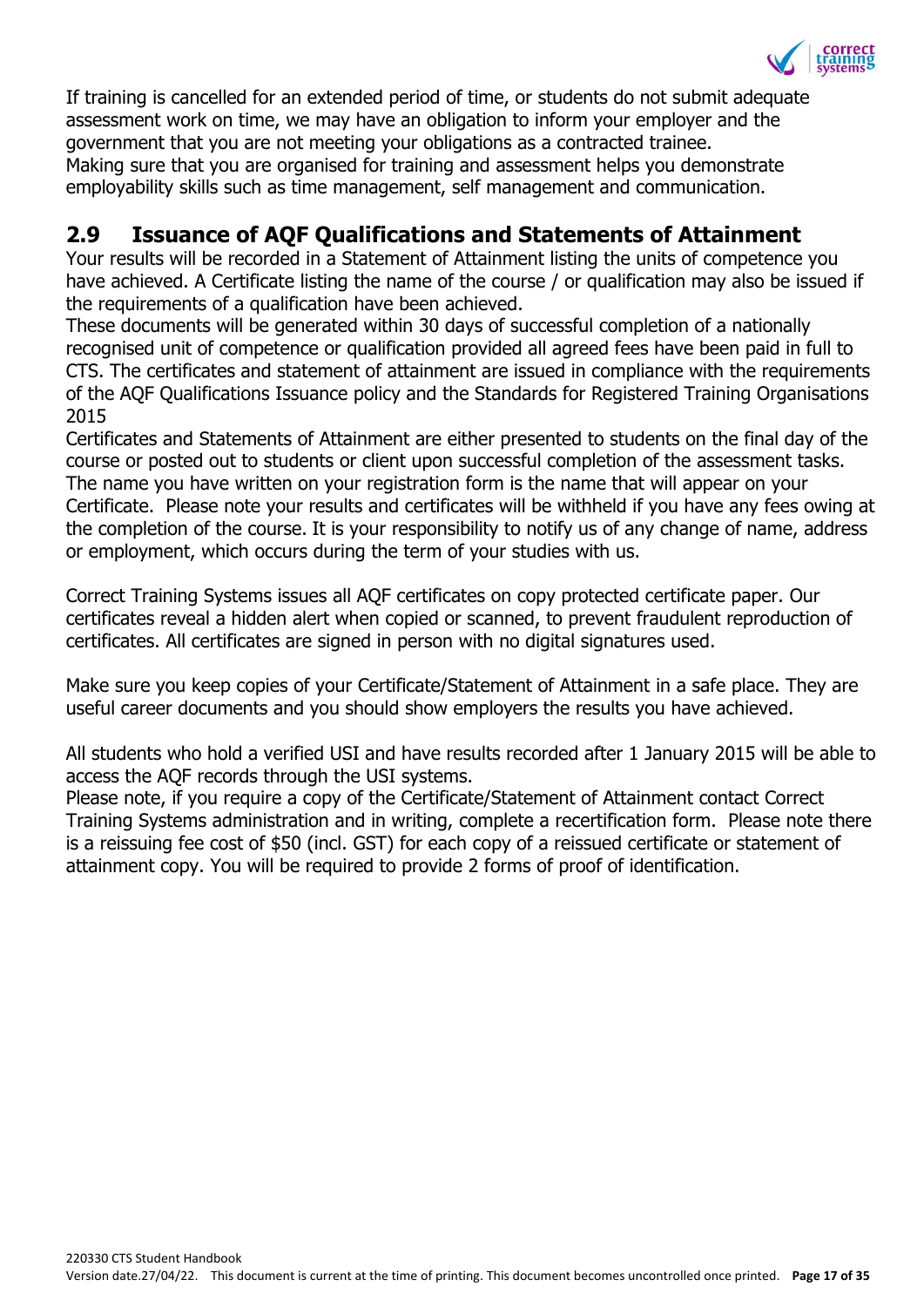

## **3. Student Management**

## **3.1 Consumer Protection**

Correct Training Systems provides consumer protection as part of its provision and delivery of quality training and assessment products and services. This is part of our obligation as an RTO to ensure that the rights of our clients, stakeholders, customers are protected and they are fully informed with clear accurate information.

We comply with the relevant Commonwealth and State Legislation and regulations to ensure consumer protection, including but not limited to the following:

- Standards for Registered Training Organisations 2015
- National Vocation Education and Training Regulator Act 2011
- Smart and Skilled NSW Quality Framework
- Smart and Skilled Consumer Protection Strategy
- Privacy and Personal Information Protection Act 1998
- Government Information (Public Access) Act 2009.
- Australian Consumer Law 2011

We implement the following internal policies and procedures to ensure appropriate consumer protection:

- Harassment and Discrimination policy
- Fees & Refunds
- Complaints
- Assessment Appeals Process
- Records Management
- Privacy Policy
- Disciplinary procedures
- Training & Assessment Policy and Guidelines
- Continuous Improvement Policy

We provide accurate information to clients and student about rights and responsibilities by means of the Student Handbook.

We also provide information through various means such as marketing flyers, service proposals and agreements, confirmation correspondence, enrolment documentation. Information that protects consumer rights of our clients and students includes:

- an accessible complaints procedure
- an accessible assessment appeal procedure
- an accessible fees and refunds policy
- an accessible privacy policy

The Operations Manager is the nominated Consumer Protection Officer who manages any consumer related enquiry. Please contact The Operations Manager for any assistance or to access support services whilst undertaking training and assessment.

If consumer or student issues cannot be resolved by both parties in an timely mutually satisfactory manner, there is an option to seek assistance or a review from a range of independent organisations such as:

- Community Justice Centres 1800 990 777
- ASQA (Australian Skills Quality Authority) Ph: 1300 701 801
- NSW State Training Services: State Training Services Customer Support Centre Ph: 1300 772 104
- NSW Ombudsman Ph: 02 9286 1000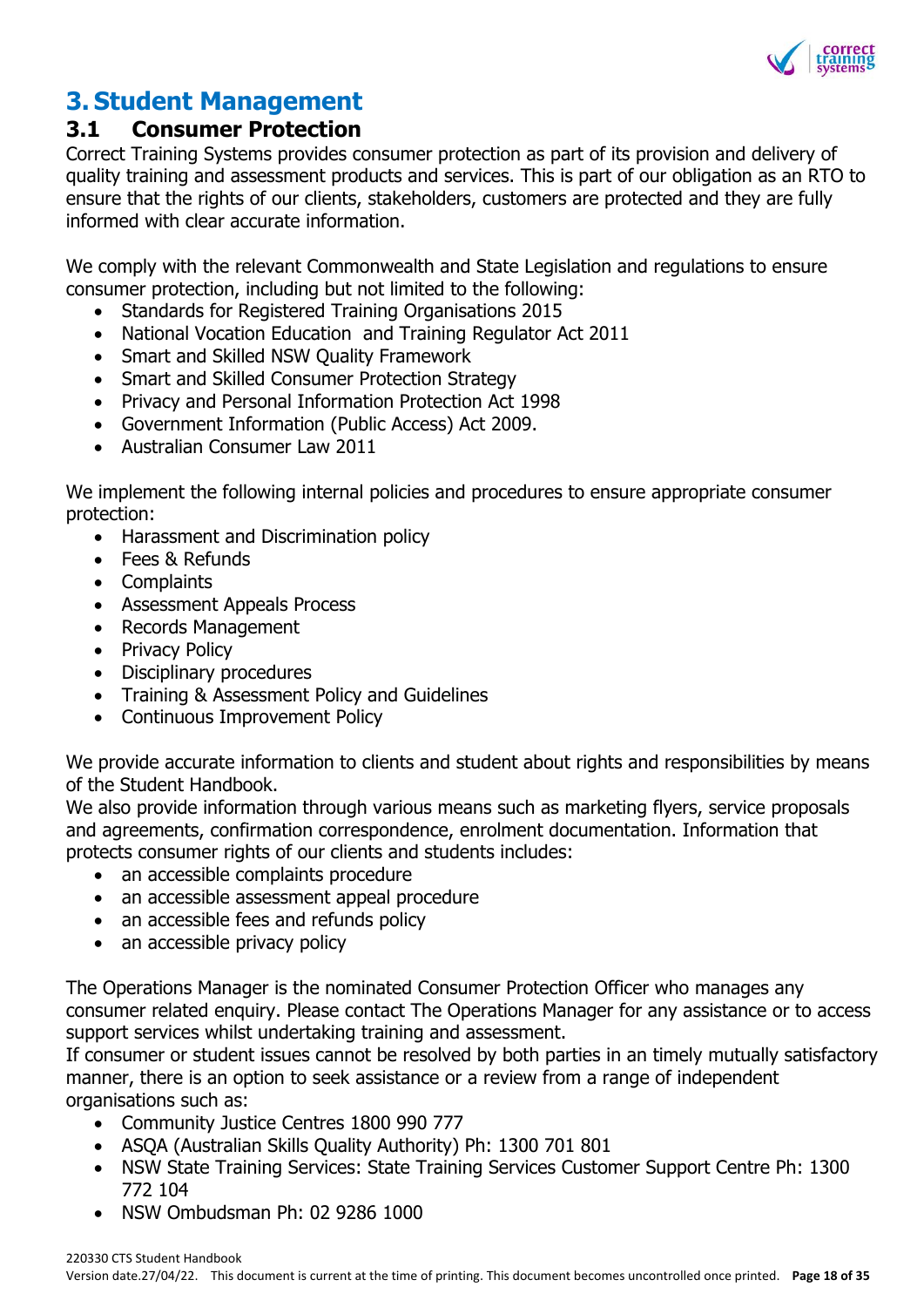

• NSW Fair Trading Ph: 13 32 20

Please note: this information is for guidance purposes only and should not be used as a substitute for formal legal advice to gain independent advice

## **3.2 Harassment**

At all times Correct Training Systems will provide an environment that is free from all forms of harassment and discrimination (including victimisation and bullying).

Everyone, regardless of whether they are a student, trainer, administration or support staff, employer or client or other such stakeholder is entitled to expect the following rights:

- The right to learn, teach or carry out their duties.
- The right to be treated with respect and treated fairly.
- The right to be safe in the workplace emotionally and physically. Harassment and discrimination, including victimisation and bullying, is unwelcome, uninvited and unacceptable behaviour that will not be tolerated.
- The right to have all reports of harassment and discrimination treated seriously, impartially and sensitively. The person responsible for the management and corrective action and outcome of any appeal or complaint must be independant of the circumstances, showing procedural fairness. This may require arrangements with an independant third party.
- The right to inform Correct Training Systems management of any harassment or discrimination. Management has the responsibility to take timely and appropriate corrective action to address the issue and mitigate the likelihood of reoccurrence.
- The right to confidentiality and discretion when initiating or becoming involved with a complaint or appeal. All records of all complaints and appeals should be maintained in a secure manner, with confidentiality of the matter being paramount
- The right to the assurance that whenever possible, all complaints will be resolved fairly by a process of discussion, cooperation and conciliation.
- The right to have complaints and appeals acknowledged in writing and finalised as soon as practicable (aiming for less than 60 days), with regular updates provided to the complainant or appellant on the progress of the matter
- Both the person making the complaint and the person against whom the complaint has been made, has the right to receive information, support and assistance in reporting and resolving the issue. No party is to be marginalised or disadvantaged.

Students have the responsibility to:

- Allow others to learn,
- Participate in group work, discussions and activities in a socially acceptable manner
- Keep the learning environment safe by not threatening, bullying or hurting others in any way,
- Keep the learning environment safe by following any reasonable instruction
- Not bringing illegal substances, alcohol or weapons into the learning environment
- Refrain from stealing, damaging, or destroying the belongings of others
- Conduct themselves in a businesslike manner (including neat and clean attire)
- Ensure all behaviour respects equal rights for all students regardless of gender, race, culture, age, religion, sexuality and abilities
- Inform Correct Training Systems of any concerns they have in an honest, timely, factual manner

Victimisation is unacceptable and will not be tolerated. Staff and students should not make any frivolous or malicious complaints. No person making a complaint, or assisting in the investigation of a complaint, should be victimised. Harassment or discrimination should not be confused with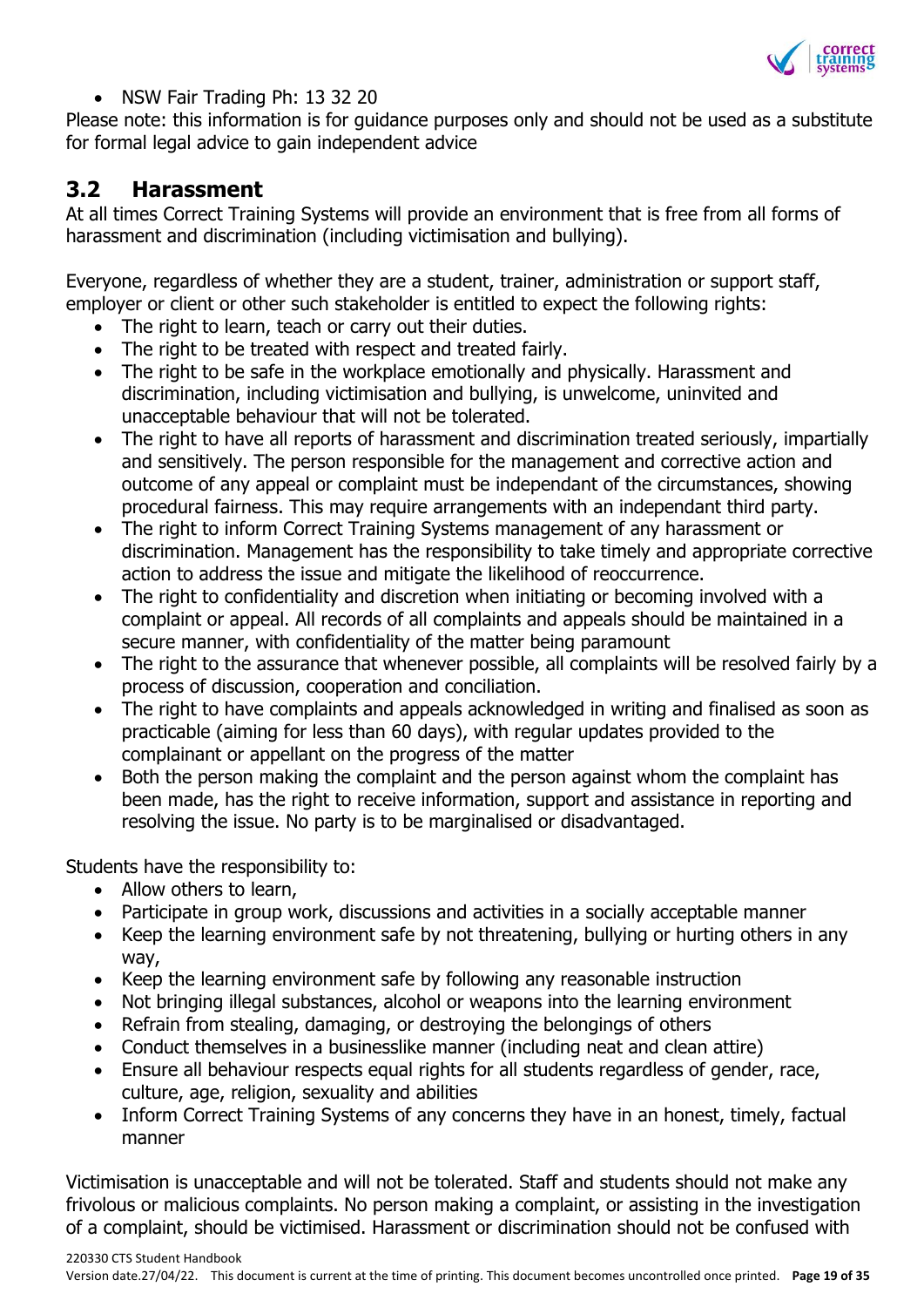

legitimate comment and advice (including feedback) given appropriately by management or trainers, or other students.

Correct Training Systems incorporates all feedback as an opportunity for continuous improvement.

## **3.3 Fees and Refunds**

#### **Fees:**

Correct Training Systems has suitable fee protection arrangements (as required by the Standards for Registered Training Organisations 2015) to protect student prepaid fees of over \$1500 as applicable.

Correct Training Systems, charges fees on all courses offered whether they are accredited or nonaccredited. The fees payable for each course/ qualification payable by an individual student are identified clearly on course information flyers.

The payment of fees will be accepted by cash, credit card or cheque only or bank transfer. Individual students can make a maximum payment of \$1500 prior to commencement of the course. Following course commencement Correct Training Systems may require payment of additional fees attributed to tuition or other services, however this amount will not exceed \$1500 in advance.

In practice this means training courses that have course tuition fees of over \$1500, will be charged 50% of fees on conformation of the training and the remainder on commencement of training.

Fees less than \$1500 for one day courses will be charged in full on registrations for training products.

50% fees will be charged on registration for training courses with fees above \$1500 limit per individual student. The 50% balance of fees will be charged on commencement of the training event. No certificates or Statement of Attainment will be issued whilst unpaid fees remain due.

All students or clients who are paying fees will be issued a tax invoice/ receipt. Payment terms are 14 days from invoice.

Correct Training Systems also levies fees on its Recognition of Prior Learning (RPL) process. This fee is varied depending upon each unit of competence and RPL application.

The course material provided by Correct Training Systems to students shall become the individual student's property. However, the content of the course materials, including copyright and all other such intellectual property rights contained therein, such as photos, checklists, remain the property of the Correct Training Systems and copyright will be enforced. Students or clients may not reproduce any part of the course materials without the prior written consent.

Students who require replacement of issued text or training material will be liable for additional charges to cover the cost of replacement such as printing and handling charges. Fees may also be charged for replacement certificate or Statements of Attainment.

#### **Refunds:**

Correct Training Systems has in place a fair and equitable refund policy.

Correct Training Systems will refund the cost of the course enrolment fee if:

- The student has overpaid the actual amount of course fee
- If Correct Training Systems fails to deliver the agreed training product, i.e. cancels the course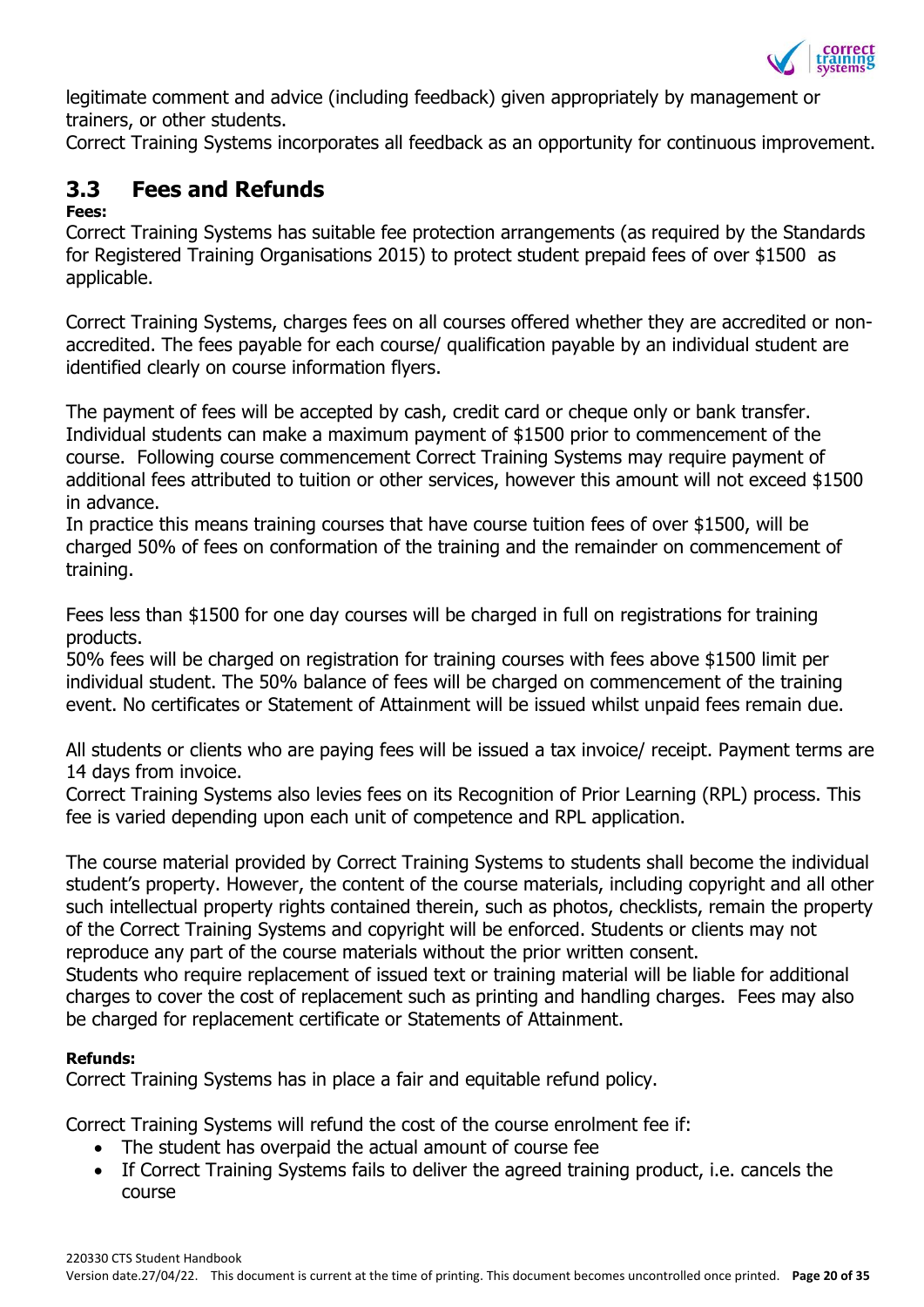

- If the student is in receipt of a government benefit where education associated fees are waived.
- (Suitable , current documentary evidence will be required before a refund can be issued)
- If the student has decided to withdraw more than 5 working days before the commencement of the course
- If the student is unreasonably disadvantaged if not given a refund due to a serious outside event such as change of employment arrangements, medical treatment, covid infection or other illness, bereavement or pregnancy.

Correct Training Systems will not refund course enrolment fees if:

- The student or client cancels or withdraws less than five working days prior to the course commencement
- The student withdraws after the commencement date of the course
- The student is deemed Not Yet Competent, or does not attend or complete the training and assessment of a training product

All requests for a refund must be submitted in writing, clearly outlining the students' circumstances addressed to the Operations Manager. In these situations Correct Training Systems may offer the student an alternative place in another course. A substitute student may be nominated to attend the original course without penalty. Correct Training Systems will provide all refunds within 14 days of a refund request and all refunds will be documented and repaid by the same financial means of transactions.

Client group courses that are cancelled without adequate notice (5 working days) will incur full course charges, including any out of pocket expenses.

This agreement does not remove the right to take further action under Australia's consumer protection laws. The participant is also able to pursue other legal remedies that are appropriate.

Head Office NSW Fair Trading 9895 0111

## **3.4 Complaints**

Correct Training Systems will deal with any complaint in an effective and timely manner. Correct Training Systems ensures that any student can make a complaint without retribution and have the complaint settled within an agreed time frame. All stages of the complaint process will be documented in writing, in a CTS complaints file managed by the Operations Manager. All complaints will be reviewed on a regular basis, as part of Correct Training Systems management review and continuous improvement.

In the event of a complaint the student should first approach the person with whom they have a grievance with an attempt to informally resolve the problem.

If the student, or other stakeholder feels that this is not possible, or they were unsuccessful in their own attempt at achieving a resolution, the person should seek the support of their trainer/ assessor or another support person who will assist in providing and completing a formal incident/ complaint/appeals form.

Formal complaints may be submitted by the following manner:

- Approach a staff member and make a formal verbal complaint
- By phoning Correct Training Systems
- By email to Correct Training Systems then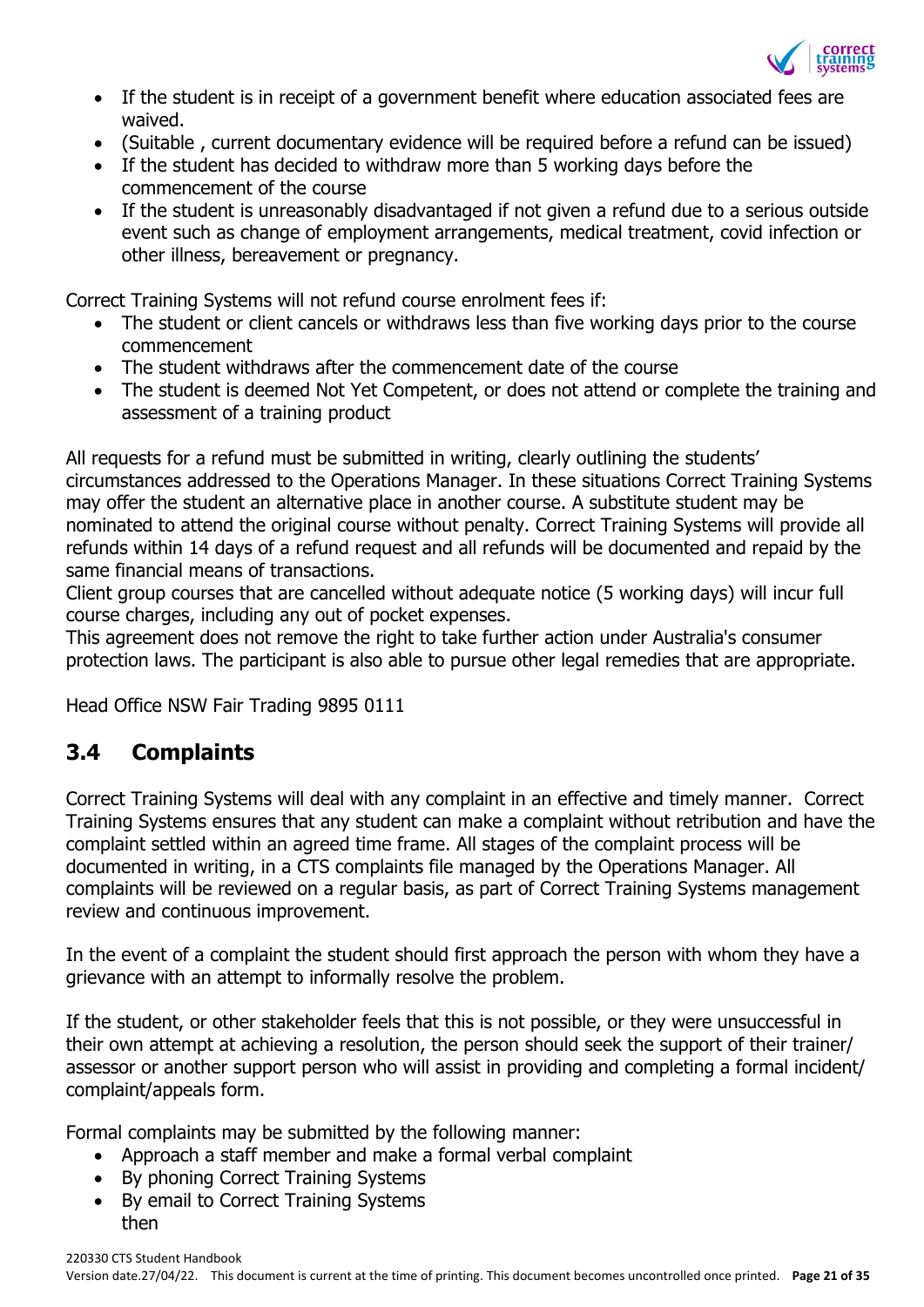

• Completion of the Complaints and Appeals form and submitting to the administration office and/or mailing to the Correct Training Systems

When making a complaint or appeal submission, complaintiff or appellant is to:

- when describing the issue, be specific, factual and include details. Include dates and times, venues, and the names of people involved, only include details relating to complaint or appeal,
- attach evidence to support the complaint or appeal —this might include email, correspondence, records of conversations, course materials, assessment tasks, photographs, assessment task instructions, assessment result and feedback, or website screenshots.

If you wish to lodge a formal complaint on any matter other than the academic decision our procedure allows for;

- An informal approach to the person with whom the student has the complaint/appeal
- An opportunity to meet with a representative from Correct Training Systems, who will document the complaint using the CTS incident complaint appeals form
- Nominate a support person to accompany them at any stage of the dispute resolution process.
- An opportunity for all parties to be informed of concerns / allegations and formally present his or her case in a timely manner
- A staff member who has not been involved in the appeal to investigate and review the complaint so as to resolve the complaint in an unbiased manner
- An independent review by an external consultant or appropriate body Independent mediation is available through Community Justice Centres, Department of Justice, National Alternative Dispute Resolution Advisory Council (NADRAC)- Attorney Generals Department. Any cost involved in engaging an independant third party will be split equally between the complainant and Correct Training systems
- Outcomes of the complaint to be documented and distributed to all stakeholders in a timely manner
- Any complaint which appears to be related to any illegal activity such as theft, assault etc. will be referred to the appropriate authority after discussion with the person making the complaint
- The person responsible for the management and corrective action and outcome of any appeal or complaint must be independant of the circumstances, showing procedural fairness. This may require arrangements with an independant third party.
- The right to confidentiality and discretion when initiating or becoming involved with a complaint or appeal. All records of all complaints and appeals should be maintained in a secure manner, with confidentiality of the matter being paramount
- The right to the assurance that whenever possible, all complaints will be resolved fairly by a process of discussion, cooperation and conciliation
- The right to have complaints and appeals acknowledged in writing and finalised as soon as practicable (aiming for less than 60 days), with regular updates provided to the complainant or appellant on the progress of the matter. When complaints or appeal takes longer than 60 days to manage the appellant of complainant must received written communication why the response and resolution is taking so long and be regularly updated on the matter.
- Both the person making the complaint and the person against whom the complaint has been made, has the right to receive information, support and assistance in reporting and resolving the issue. No party is to be marginalised or disadvantaged.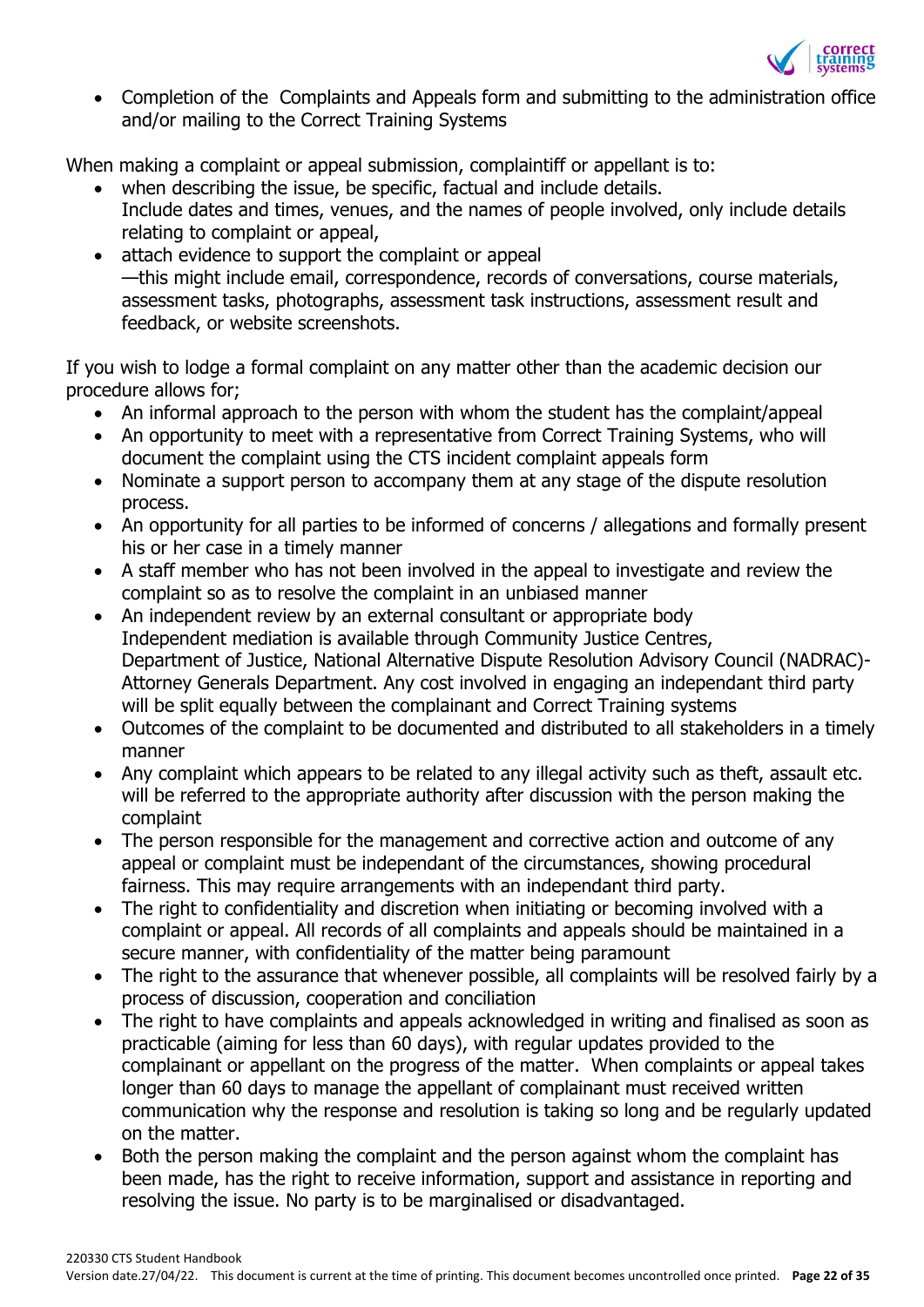

• Anyone can make a complaint to ASQA about a provider's delivery of training and assessment.

ASQA can accept complaints about:

-the quality of training and assessment services being delivered by ASQA-registered providers,

-the marketing and advertising practices of registered training organisations (RTOs) and organisations claiming to be RTOs.

Students must **first seek** to have the complaint or appeal investigated through Correct Training Systems **internal complaints and appeals resolution processes.** Further information is available

<https://www.asqa.gov.au/students/complaints>

[ASQA Connect](https://asqaconnect.asqa.gov.au/) is an online website to assist the community including students to resolve issues or make a compliant about training providers. Complaints about CTS as an RTO can be submitted to ASQA using their online complaint form and mechanism

Also refer to Harassment and Appeals Policy:

## **3.5 Assessment Appeals**

Correct Training Systems have processes in place for students enrolled in a course or qualification, who wish to appeal against academic results and decisions. An appeal process may be instigated if a student is deemed "Not Yet Competent" in a unit of competence, and the student genuinely believes that he/ she has been disadvantaged, or has grounds for appeal. Any appeal about the assessment decision or process will be treated seriously and dealt with promptly, professionally and fairly.

An appeals and reassessment process is an integral part of all training and assessment pathways leading to a nationally recognised qualification or Statement of Attainment under the Australian Qualification Framework and in accordance with Standards for Registered Training Organisations

#### **Appeal Procedure**

If you wish to lodge an assessment appeal our procedure allows for;

- An informal approach to the trainer/assessor with whom the student has the appeal
- An opportunity to meet with a representative from Correct Training Systems
- Nominate a support person to accompany them at any stage of the appeals process
- An opportunity for the person to formally present his or her appeal, and suitable evidence supporting the assessment review
- An opportunity for the trainer/ assessor to formally present their case and suitable evidence supporting the assessment decision.
- An appropriate qualified staff member who has not been involved in the appeal to investigate and review the appeal.
- An independent review by an external consultant or appropriate body. Independent mediation is available through Community Justice Centres, Department of Justice and Attorney-General and the National Alternative Dispute Resolution Advisory Council (NADRAC).

• Outcomes of the appeal to be documented and distributed to all stakeholders Appeals must be lodged within 14 days of the appellant being advised of his or her assessment result. Also refer to harassment policy: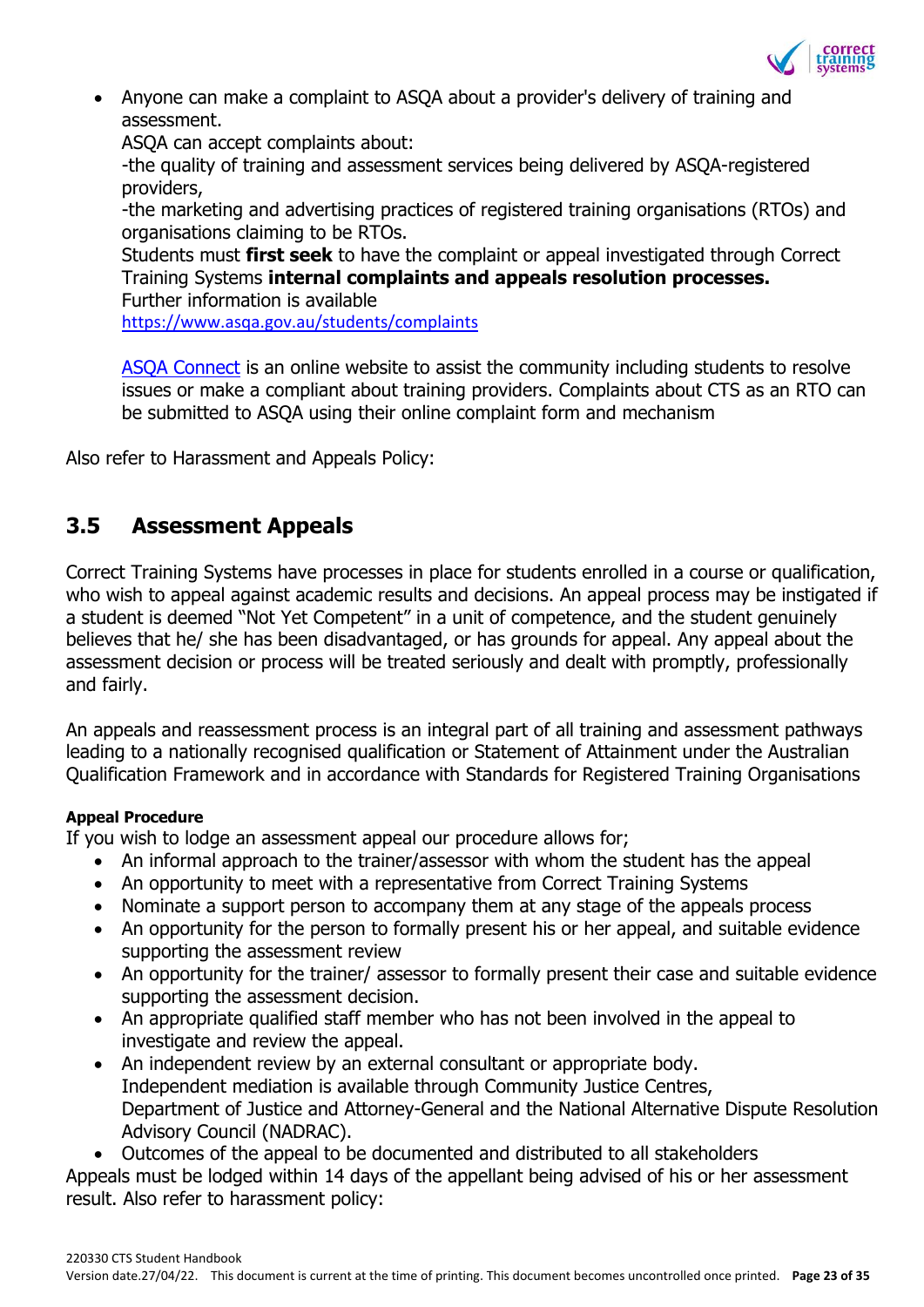

## **3.6 Records Management**

Correct Training Systems have systems in place to record the personal details of course / program students, enrolments, systems used for recording of competence standards studied, evidence of assessment and results.

#### **Records Management**

Correct Training Systems is committed to keeping accurate and confidential records of students and clients. All records are maintained through a combination of manual and computer based systems designed to ensure timely and detailed information is provided to all necessary stakeholders.

Only authorised personnel at CTS can access student records, which are maintained in a secure manner. Correct Training Systems maintains a data record system, which is compliant with the AVETMISS student management data requirements for RTOs. Data will be retained to enable reissuance of AQF certification for up to 30 years. Each student's record will include national student identification data and a USI number for all students since January 2015. All AQF certificates are printed on copy protected certificate paper.

Correct Training Systems will only issue a AQF certification document to students who have supplied Correct Training Systems with adequate USI information to verify a USI number. This may be done by the student:

-Providing a verifiable USI number

-Providing a request to generate a USI on their behalf

-Providing a documented exemption from a USI number

Please see our website for more information on USI numbers and complete the CTS USI form, and generate a verifiable USI number or grant us permission to this on your behalf.

#### **Personal Details**

All personal details are kept confidential and stored in a manual file and a internal student management database. Student personal details will only be released for legal, regulatory, educational, statistical, reporting, verification requirements as necessary. This may include the Department of Education, other education related authorities, NSW Food Authority and the student's employer / or client as applicable. Students' testimonial comments or other identifying material from course evaluations or other correspondence may be used in Correct Training Systems marketing material, provided explicit documented consent is gained for their use. No details are released to any other organisation for marketing purposes, other than those requiring information for course funding or student results.

#### **Assessment records**

Assessment records are a permanent record of achievement of a student's performance. All records are maintained of a student's attainment of units of competence and qualifications, for a period of 30 years. Individual assessment records are retained for each student for two years after exit or completion of the course or qualification. Student results will only be released for legal, regulatory, educational, statistical, reporting, verification requirements as required for compliance reasons. Students are advised to maintain their own records of progress, on an individual training plan, or assessment workbook. Students are advised to retain a copy of any assessment work and to store their Statement of Attainment, or Qualification in a secure manner.

Refer also to Privacy and Confidentiality Policy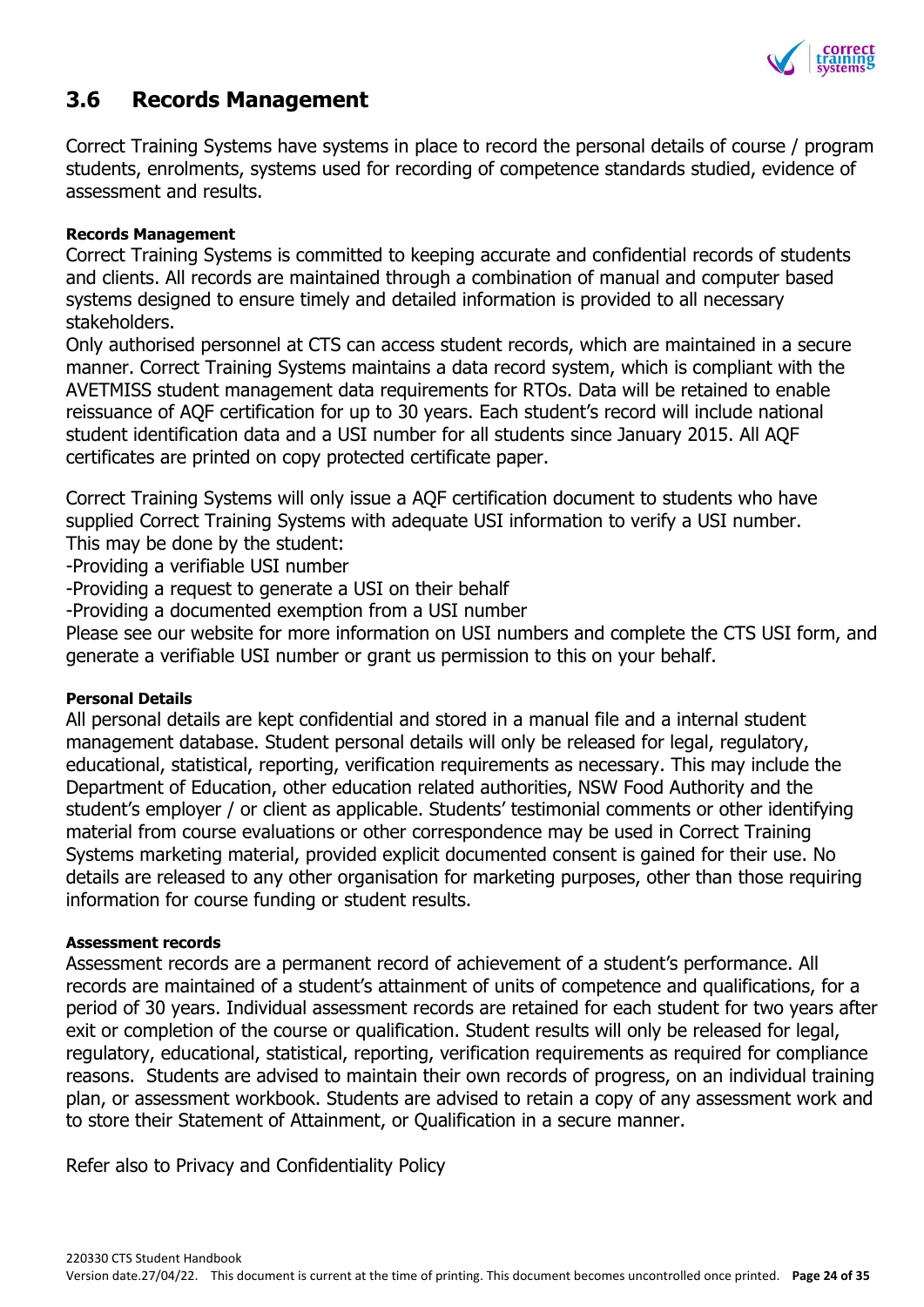

## **4. General Policies and Procedures**

## **4.1 Discrimination**

Correct Training Systems supports equal opportunity in the selection of staff, trainers and students. Correct Training Systems is committed to providing opportunities to all people for advancement in training on an equitable basis. We ensure that our selection is non-discriminatory, providing fair access to training to all people.

All students have equal access to our programs irrespective of their gender, culture, linguistic background, race, socio-economic background; disability, age, marital status, pregnancy, sexual orientation or carer's responsibilities. We ensure that all students are provided with an equal opportunity to learn and progress through. Appropriate student support services will be provided to maximise the chances, for all students to achieve positive learning outcomes .Training resources, techniques and assessment tools are free from discriminating material.

Some examples of support strategies include:

- Language and Literacy support of students who have difficulty with written or spoken English.
- Modification of learning and assessment tasks to accommodate the unique cultural or personal needs of students as required
- Relevant and adequate resource allocation, including translations of key food safety bulletins and publications, audio podcasts, use of visual material, use of interpreters
- Non discriminatory student admission procedures
- Industry consultation and training needs analysis with clients to identify any learning needs or requirements prior to registration or program commencement
- Providing a positive learning environment, free of harassment, discrimination or bullying
- Promote staff development to assist staff and trainers to further develop support strategies
- Provision of a variety of professional support services and referral agencies (see Student Support Services below)

Any issues or questions raised regarding access and equity can be directed to the Operations Manager.

This policy is a mechanism to demonstrate Correct Training Systems commitment to providing opportunities for all people to meet their personal goals and reflects a positive intent under the following legislative requirements:

- Disability Discrimination Act (1992) Commonwealth
- Sex discrimination Act (1992) Commonwealth
- Racial Discrimination Act (1975) Commonwealth
- National Strategy for the education of Aboriginal and Torres Strait Islander people (1996- 2002)

## **4.2 Student Support Services**

Correct Training Systems will access appropriate support services for participants as required Students are invited to contact their trainer or Correct Training Systems staff if they are experiencing any particular study difficulties, IT issues or language barriers, etc. Staff will be available to provide assistance and referrals as appropriate.

Furthermore students seeking guidance on other matters may make an appointment at any time to see their trainer, or the Operations Manager for advice relating to:

• managing time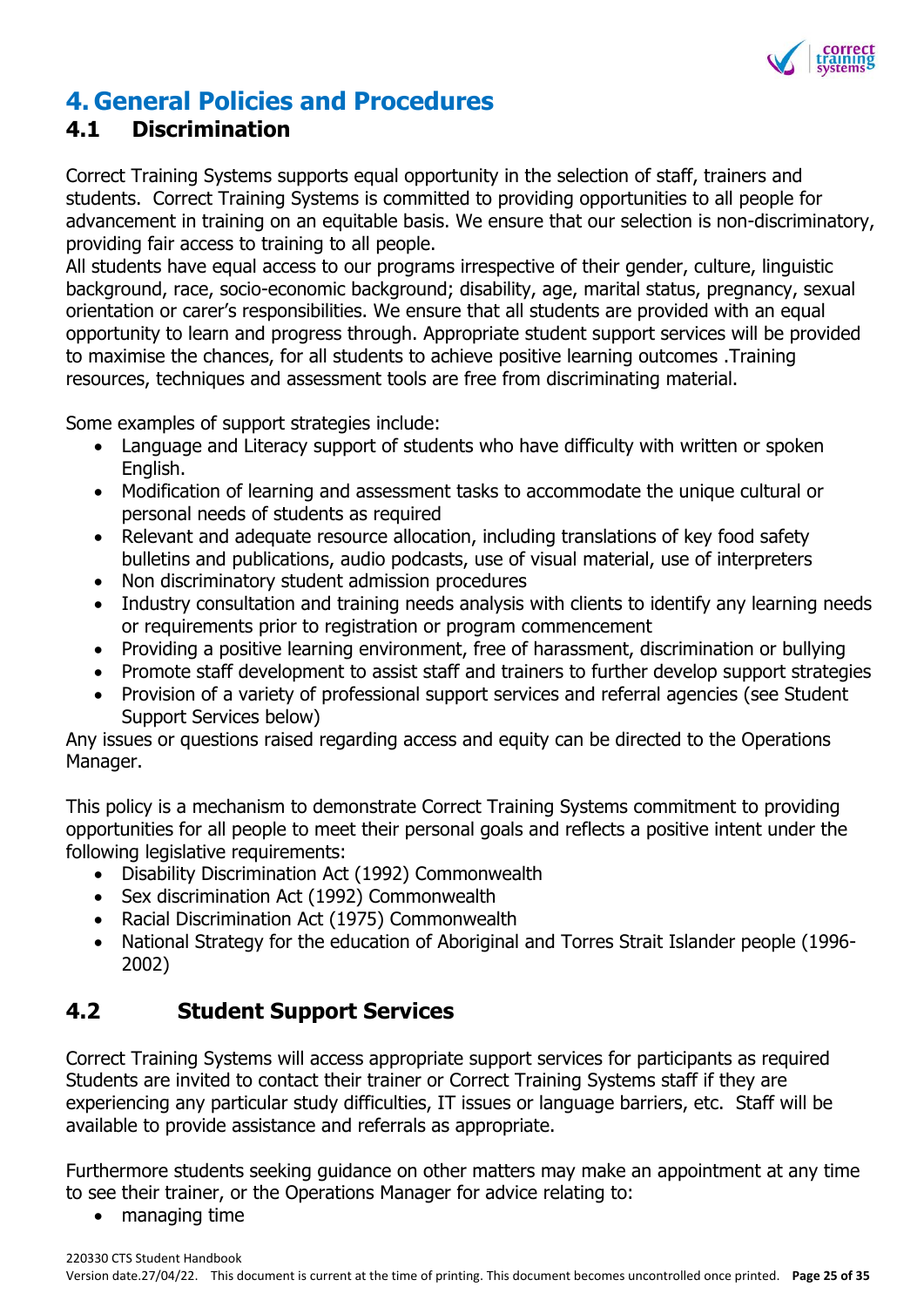

- setting and achieving goals
- motivation
- ways of learning
- coping with assessments
- learning styles

If students require medical assistance, Correct Training Systems will ensure contact is made with emergency services or a medical practitioner on request of the student.

Most of our courses are short 1-2 day workshops, aimed to assist those working in the food industry refine, confirm and develop their specialist skills and knowledge.

Please note we want our students to succeed and enjoy their learning experience. Correct Training Systems however does not have extensive welfare and support services for participants. If participants are having difficulties our trainers and assessors will work with individuals to provide an appropriate assistance to complete the training and assessment, or may refer the student to external resources for further assistance.

Participants are encouraged to disclose any problems or issues they may have in learning, prior to commencement and enrolment.

This can be done by communicating with CTS prior to commencement or on the enrolment form. CTS and the trainer / assessor will try to identify what issues the participant may face and adjust the learning and assessment strategy for that student accordingly as reasonable adjustment. Such adjustment may include:

- Explanations of parts of the learning or assessment that have not been understood.
- Repeat of classes (subject to availability)
- Instructional assistance (as appropriate)
- Extra time on assessment tasks as appropriate and agreed
- Individual or group coaching subject to agreement by the employer / student
- Use of demonstration of tasks (in a simulated or workplace environment)
- Use of relevant samples, proformas, templates
- Use of simple diagrams and charts
- Student verbally answering questions or demonstrating rather than writing an assessment, in order to overcome language and literacy barriers. Assessor to record observations and answers
- Use of visual aids such as simple powerpoint presentation, minimal text
- Incorporating actual workplace materials, or modelling tasks on familiar workplace activities or templates

We do not offer career guidance, intensive language and literacy assistance or welfare advice given the length of our courses and our specialist expertise.

A list of some student support services is available below. For more comprehensive information you may need to refer to other sources, directories or the internet.

| <b>Centrelink Career Information Centre</b><br>Services Australia | https://www.servicesaustralia.gov.au/  |
|-------------------------------------------------------------------|----------------------------------------|
| Speld NSW                                                         | www.speldnsw.org.au                    |
| <b>TAFE NSW Information Line</b>                                  | www.tafe.nsw                           |
| Australian Apprenticeship Referral Line                           | www.australianapprenticeships.gov.au   |
| Anti Discrimination Board NSW                                     | https://antidiscrimination.nsw.gov.au/ |
| Mission Australia Helpline                                        | www.missionaustralia.com.au            |
| Lifeline (24 hours)                                               | www.lifeline.org.au                    |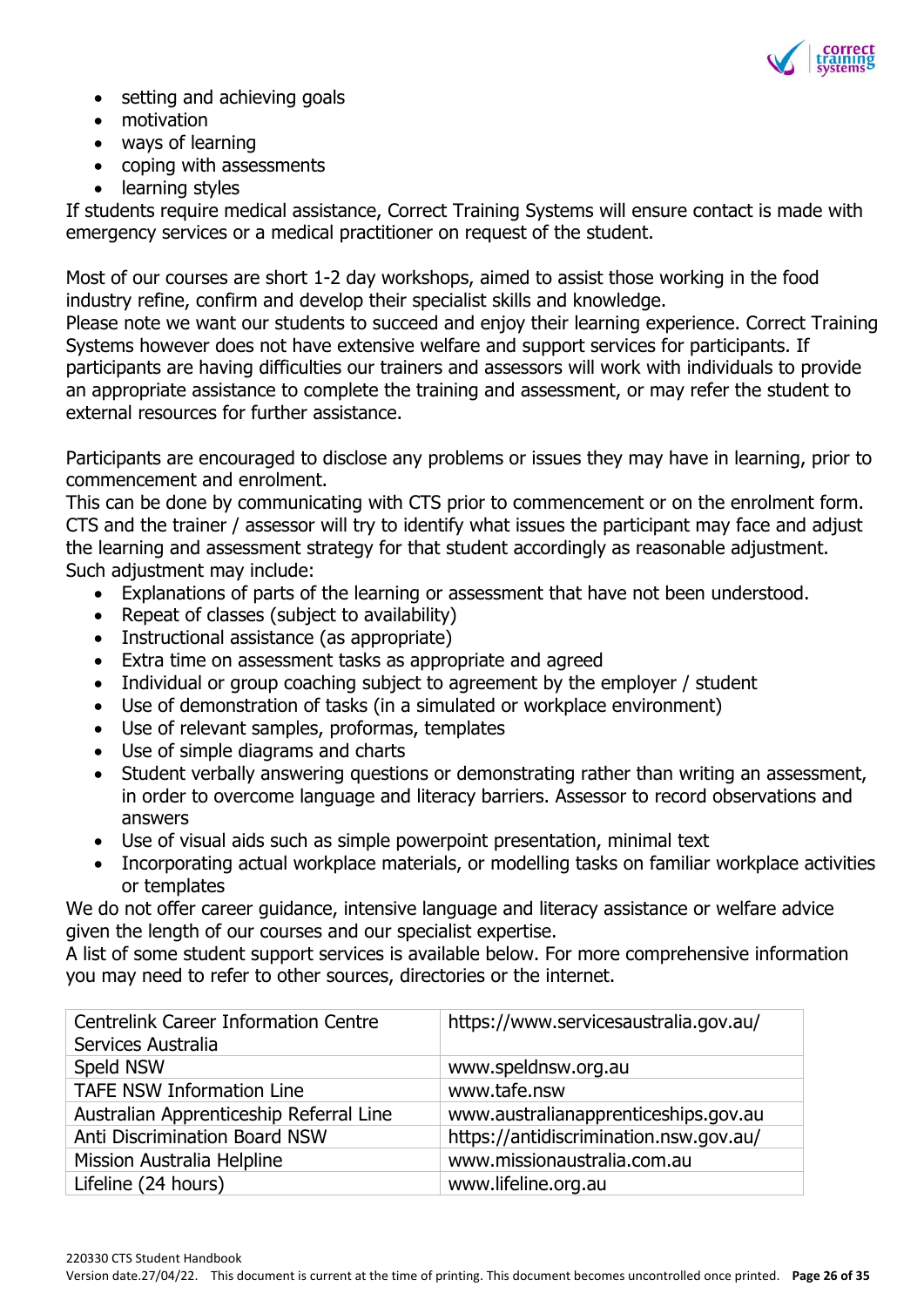

## **4.3 Language, Literary & Numeracy (LL&N)**

Correct Training Systems aims at all times to provide a positive and rewarding learning experience for all our students. It is our policy to identify and determine the LL&N Skills required in a Competency Standard to ensure the training and assessment process is valid, fair, reliable and flexible for all individuals. We provide an indication of the language, literacy and numeracy required to achieve competency in our training products in the course confirmation.

The majority of our training products require the application of relatively high levels of language, literacy and numeracy.

They typically require technical knowledge, application of legislation, industry standards and communication of workplace procedures to others.

Typically students will need to be able to demonstrate capability of operating at the following levels, in order to successfully complete the training and assessment for our training products.

Reading. ACSF level 3 -Evaluates and integrates information and ideas to construct meaning from an range of familiar and some unfamiliar texts and text types. E.g. The ability to read industry legislation and standards, workplace policies and procedures.

Oral (Speaking). ACSF level 3 -Uses appropriate strategies to establish and maintain spoken communication in familiar and unfamiliar contexts. Eg the ability to verbally communicate food safety responsibilities or issues to others

Number (Numeracy). ACSF level 3. Selects and interprets mathematical information that may be partly embedded in a range of familiar, and unfamiliar tasks and texts. E.g. The ability to perform simple monitoring and recording of measurements, percentages, and use calculation software.

Writing. ACSF level 3 -Select vocabulary, grammatical structures and conventions appropriate to the text. E.g. The ability to write a workplace report, corrective action request, internal audit report

Learning. ACSF level 3. - Plans, implements and adjusts processes as required to achieve learning outcomes. E.g. the ability to research information on the internet as relevant to the workplace.

The registration form requests provision of information regarding each student's special learning needs, including LL&N requirements. Client employers are asked to identify any potential LL&N issues prior to training commencing as part of the industry consultation process and course proposal acceptance.

In the event of LL&N becoming an issue, the Administration Staff will contact the student to discuss their requirements. Correct Training System distributes a simple LLN questionnaire, prior to enrolment to assist in the identification of those students with possible LLN deficits. Potential students who do not have the required levels of language literacy and numeracy may be referred to a specialist provider of Language Literacy and Numeracy assistance. CTS may issue a refund of fees paid by the student.

• Reading Writing Hotline ph: 1300 655 506

Some examples of the support strategies that Correct Training Systems can offer include: **Literacy**

- Provide students only essential writing tasks,
- Provide handouts in an audio format via either CD,MP3, DVD.
- Provide examples and models of completed tasks,
- Extensive use of visual aids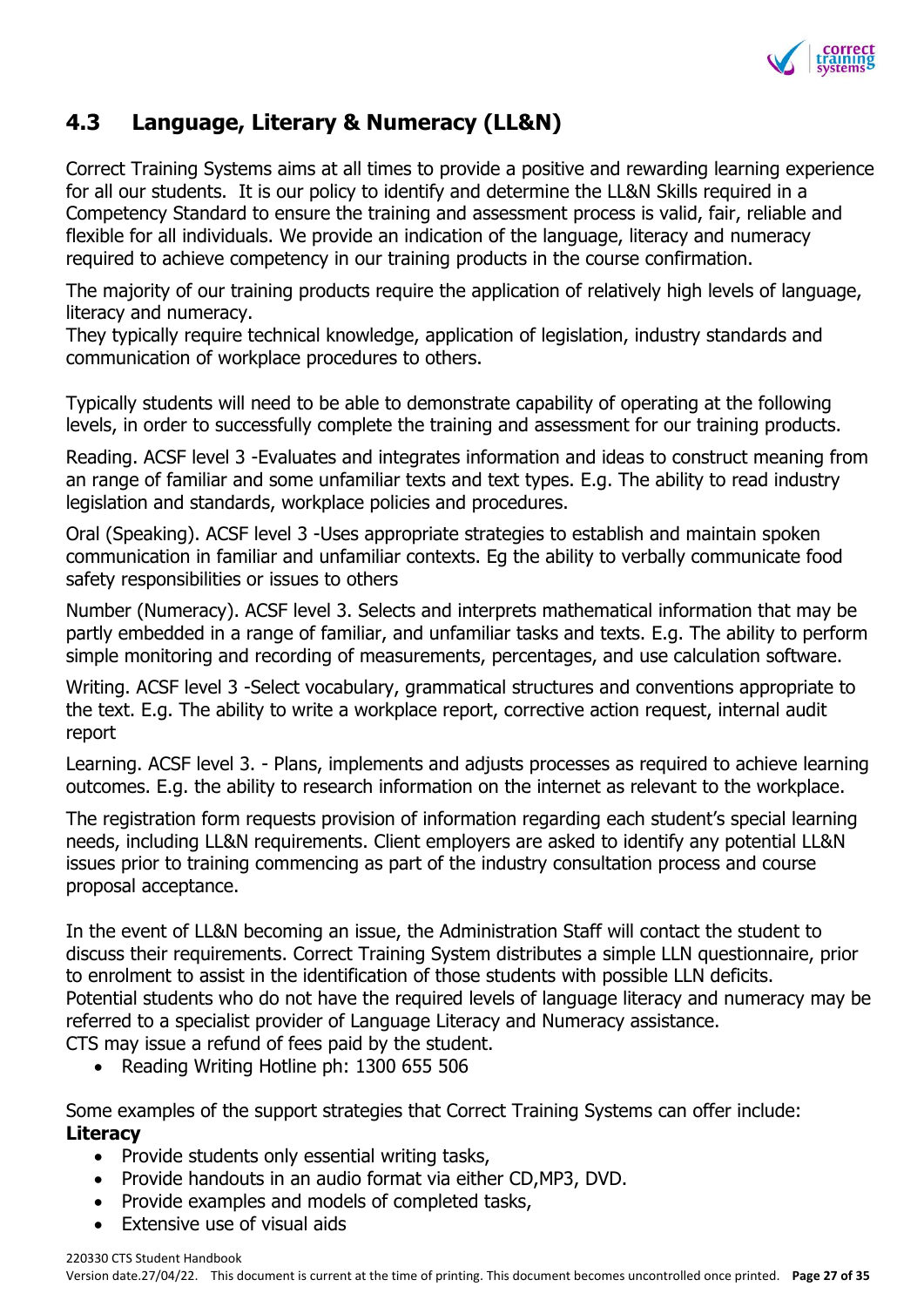

- Ensure that documents and forms are written and formatted in plain English,
- Use clear headings, highlight certain key words or phrases and provide explanations of all technical terms used
- Provision of terminology guides when needed
- Assessments can be conducted using a recorded verbal interview technique where required.
- Contextualisation of resources to suit client employer groups

#### **Language**

- Present information in small chunks
- Speak clearly, concisely and not too quickly
- Give clear instructions in a logical sequence
- Give lots of practical examples
- Allow use of electronic translators
- Encourage students to ask questions
- Ask questions to confirm students understanding

#### **Numeracy**

- Show students how to do the calculations through step by step instructions and through examples of completed calculations,
- Assist students to work out what maths/calculations/measurements are required to complete the task where appropriate
- Encourage the use of calculators (if applicable) and demonstrate how to use them.

## **4.4 Workplace Health & Safety**

Correct Training Systems is committed to taking all "reasonably practicable" steps to providing a workplace and learning environment that is safe and healthy. CTS to provide and maintain a safe and healthy workplace and learning environment. Our Workplace Health & Safety program is dependent upon all persons, including students, staff, contractors and visitors sharing responsibility for ensuring a safe and healthy environment. CTS complies with the NSW Work Health and Safety ACT & Regulation 2011 and national WHS initiatives

The following procedures and standards must be observed by all students to achieve a safe working and learning environment;

- Maintain a safe, clean and efficient working environment
- Follow procedures and practices ,in accordance with national, State and Local government health regulations, as directed by CTS staff
- Store and dispose of waste according to health regulations
- Check all equipment for maintenance requirements.
- Store equipment safely.
- Identify fire hazards and take precautions to prevent fire
- Safe lifting and carrying techniques maintained
- Ensure student safety at all times
- Ensure procedures for operator safety are followed at all times
- Ensure all unsafe situations are recognised and reported
- Ensure a floor warden is nominated and attends all building specified fire warden training
- Report any identified Workplace Health and Safety hazard incident or injuries to the appropriate staff member as required or the Operations Manager

#### **General Directions for emergencies and incidents:**

Upon hearing the evacuation or other warning, all students must immediately move to the safe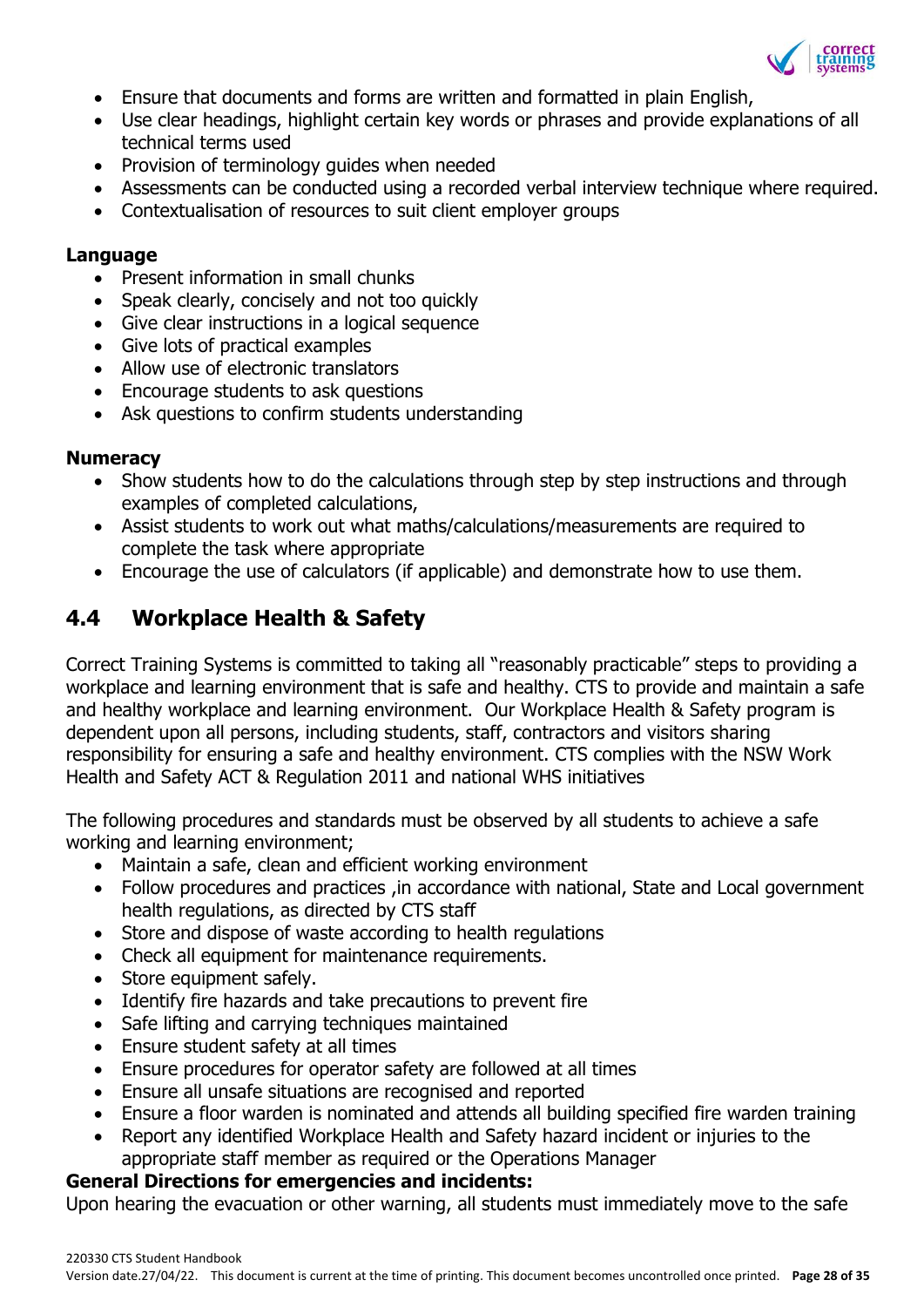

nominated assembly area and follow the instructions given by staff.

If the evacuation warning sounds:

- Students must go to the fire exit as directed by staff. Do not use lifts.
- Only take minimal personal belongings. Trainers to take attendance record.
- Advise staff of any injured person as soon as possible
- When outside, go to the nominated assembly area and remain with training groups. Trainers to use attendance record to account for personnel.
- The building must not be re-entered until students and staff are instructed to do so by emergency personnel

## **4.5 Drugs, Alcohol and Inappropriate Behaviour**

The use of drugs and alcohol is strictly prohibited whilst engaged in any learning and assessment activity. Correct Training Systems enforces a zero tolerance policy toward the use of illegal drugs, alcohol and bullying, offensive language or aggressive behaviour whilst attending training and or undertaking assessment. Any student who is affected by the use of substances will be subject to disciplinary action and will be asked to leave the learning environment immediately.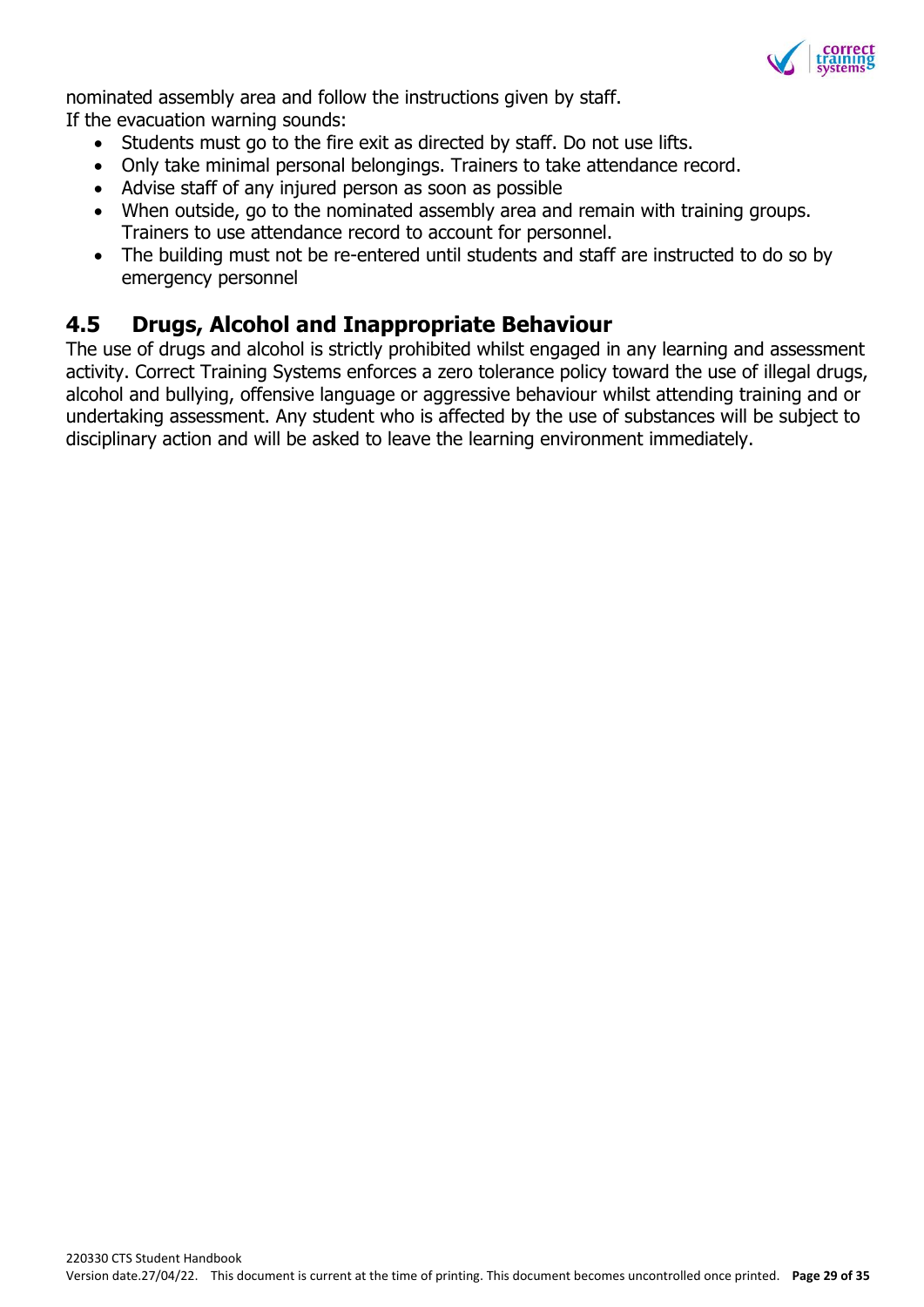

## **4.6 Privacy**

Correct Training Systems is bound by National Privacy Principles under the Privacy Act 1988 (Cth). Correct Training Systems is committed to protecting your privacy, your personal information and records related to your course. Personal student files only contain information pertinent to the student's training program and are managed in a confidential and secure manner.

#### Student Information collected:

Initial registration information registers your interest in attending a scheduled training event. It secures a place in the scheduled training product, or scheduled delivery at a client worksite.

When you complete the Correct Training Systems Enrolment Form as part of the orientation into the training and assessment for a training product, you become a 'student' with Correct Training Systems. The details you provide on the Enrolment form are entered into the student management system (SMS), which is a database containing personal and enrolment information of all of our students. The data is kept securely on servers and computer systems located in our Head Office in Sydney, accessible by our administrator only and backed up remotely by our SMS provider.

To allow us to operate as an effective RTO it is necessary to collect and store relevant personal information from enrolment forms, training schedules, attendance lists and assessment records. The information we keep about you includes: your personal details, such as your address, contact details and your date of birth; USI number, the training product you are enrolled in; how much you have paid and your payment arrangements (if applicable); your progress for each Unit of Competency; and copies of correspondence we have had with you. This information is treated as confidential within the organisation and is used for the purpose for which it was collected or for a related purpose. This allows us to

- provide the training and assessment services
- to fulfil administrative functions associated with these services
- to enter into contracts with you as applicable
- inform students about additional or upcoming courses available where relevant
- gather feedback from students regarding training for the organisation's performance and
- continuous improvement
- manage client relationship as applicable.

The organisation takes all reasonable steps to protect the personal information of persons by:

- securing all files with personal information in locked cabinets or locked storeroom
- only providing staff with access to personal information
- destroying information in a secure manner after the required retention period
- ensuring computer security at all times by the use of firewalls and up to date virus software
- providing password access to the computer system
- not releasing information to third parties without prior written authorisation from the student

#### **Student Information- sharing of data**

It is mandatory for Correct Training Systems as an RTO to submit certain information to State and Commonwealth government bodies for statistical and reporting purposes particularly where funding supports the training. The organisation does not disclose sensitive personal information to other third parties without permission or instruction from the student unless required by law and mandatory compliance requirements to do so.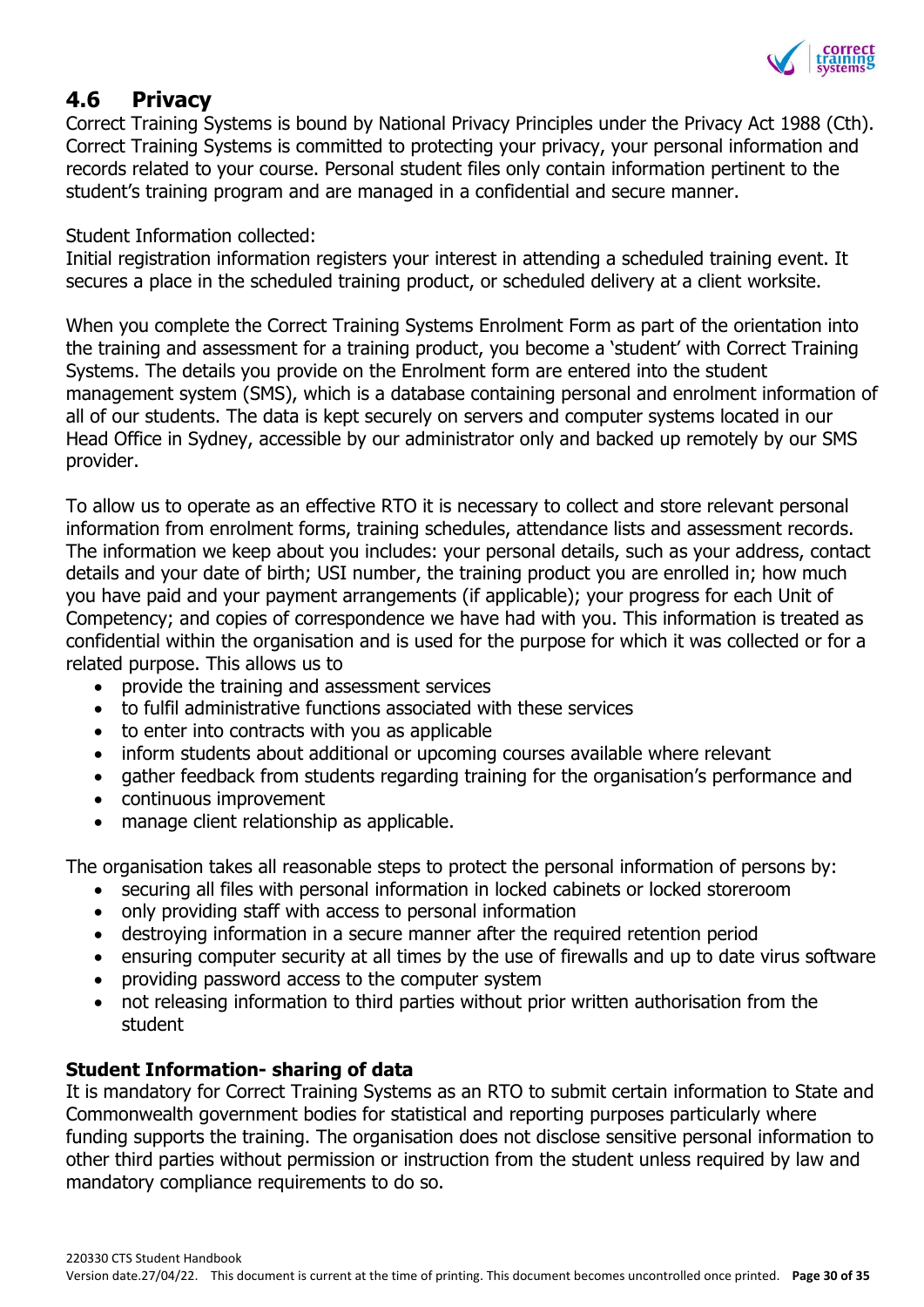

Examples of mandatory reporting requirements that Correct Training Systems is required to supply student information to third parties are:

1. AVETMISS reporting

At the end of each financial year, all RTOs are required to send records from the previous calendar year to ASQA (the Australian Quality Skills Authority). This system is referred to as 'AVETMISS', which is the mechanism for reporting in the VET system. It is the national standard for VET providers (RTO's) operating in Australia that ensures consistent and accurate capture of VET information about students, their courses, units of activity and the qualifications reported.

2. AVETMISS and Quality Indicators reporting

The Data Provision Requirements require RTOs to show that they have adequate systems to capture and report on this data against the agreed quality indicators and the National VET Provider Collection Data Requirements Policy. For more information about the data requirements policy, refer to subsection 187(1) of the National Vocational Education and Training Regulator Act 2011.

3. USI Verification and results.

From 2015 all students need a Unique Student Identifier (USI) reference number made up of numbers and letters. This is a requirement under Commonwealth legislation and conditions of registration for all registered training organisations. All students must have a valid USI number, and grant Correct Training Systems permission to either create and/ or access the USI for each student. Correct Training Systems and other Training Organisations cannot issue a student with a qualification or statement of attainment for the training course unless the student creates and provides access to their USI. Your USI number may be disclosed to:

- 4. Commonwealth and State/Territory government departments and agencies and statutory bodies performing functions relating to VET for:
	- the purposes of administering and auditing Vocational Education and Training (VET),
	- education related policy and research purposes; and
	- to assist in determining eligibility for training subsidies;

VET Regulators to enable them to perform their VET regulatory functions;

VET Admission Bodies for the purposes of administering VET and VET programs; The USI Registry System, which is managed by the Student Identifiers Registrar manages the data and the privacy of the data collected associated with the USI number. Refer to the privacy details at USI.gov.au

- 5. NSW Food Authority for Food Safety Certification Supervisor
- 6. Other authorities

We may also be required to share your information with other authorities, such as a government funding body or external auditors.

Trainers and Assessors may request access to student telephone numbers and email addresses so they are able to contact you to about your studies. If you do not wish for your contact details to be shared with your Trainer or Assessor, please advise the Operations Manager in writing. Under no circumstances are Trainers/Assessors given access to your home address, birthdate, or other such details.

Student and/or staff information may be used internally for a range of administrative, management and operational purposes. This includes:

- administering billing and payments and debt recovery
- liaising with, and reporting to, government agencies in the administration of particular funding programs.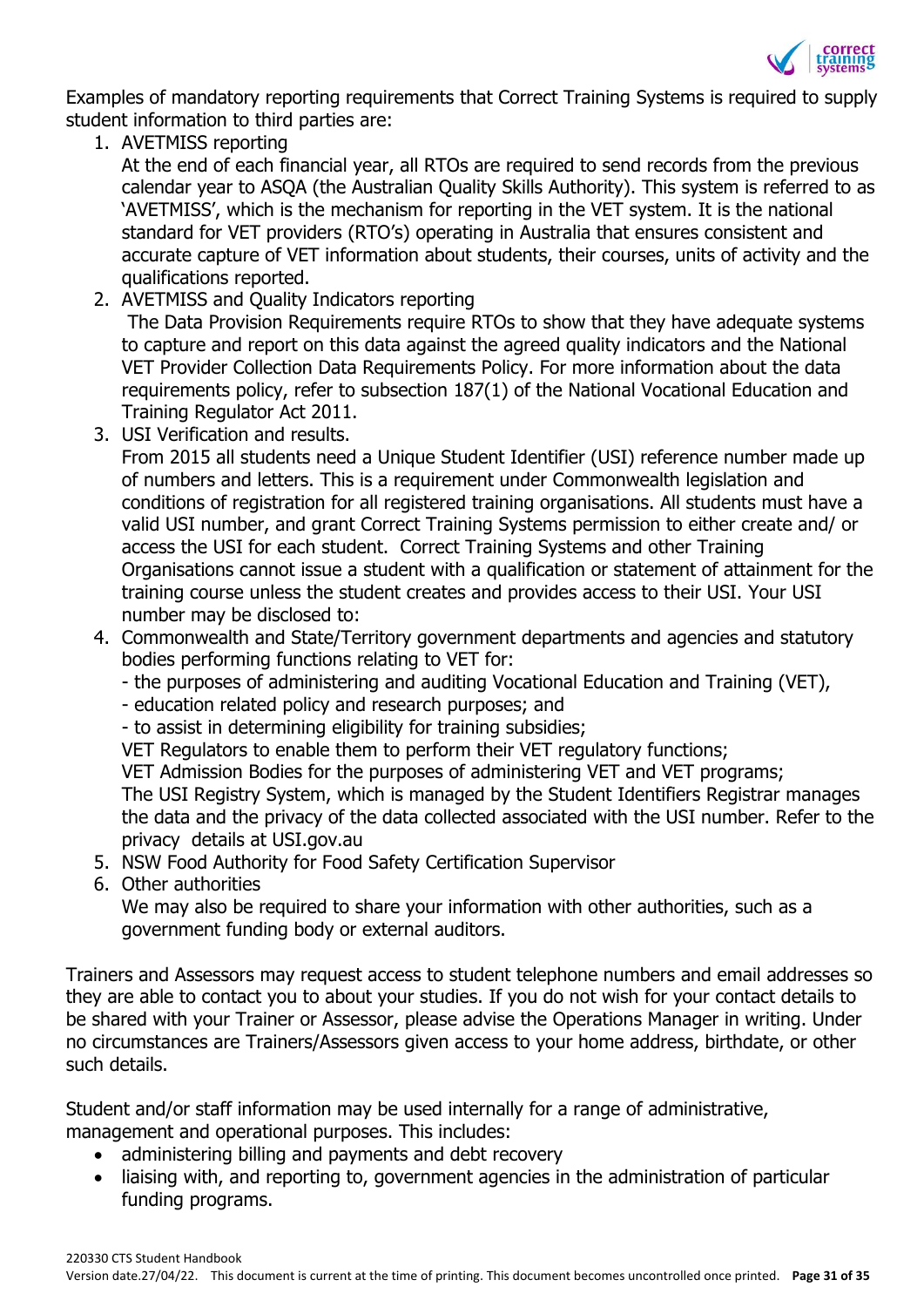

- administering subsidies and benefits to which students may be entitled from government agencies
- planning, managing, reporting, monitoring and evaluating our services
- quality assurance and improvement activities, such as moderation, internal and external audits
- statistical analysis and reporting

The use of your information for marketing purposes will be explicitly requested, such as the option to receive our client food safety newsletter "The Correct News" on the student feedback form. "The Correct News" has a unsubscribe option every edition. Explicit permission will be gained ad documented for the use of any testimonials or representations made in our marketing material.

Under the Privacy Act, students have the right to access personal information held about them. To access this information students are required to contact the Operations Manager and complete a written request for access to information. The student must verify their identity through presentation of appropriate identification.

You have the right to request corrections to information and assist us with the timely provision of up to date details.

The period for which we hold your personal information and course outcomes is determined by the Standards for Registered Training Organisations 2015 and (where applicable) the conditions of any funded training contract. Generally, the College maintains sufficient digital information to allow reissuement of any AQF certification for students for thirty (30) years.

Post-completion of a course, student personal details and information can only be requested by the student, and must be in writing, with two forms of identification.

## **4.7 Copyright**

Correct Training Systems supports the provisions of the Copyright Act 1968 (Commonwealth), which grants exclusive rights to copyright owners to use copyrighted material, including the right to reproduce or copy, publish, perform, communicate, translate or adapt the material. It is essential that every individual involved in the use of copyrighted material in connection with CTS complies with copyright law.

- Students are asked to follow copyright procedure and always attribute a persons work correctly.
- Plagiarism is the act of taking another person or organisation's intellectual property and using it as if it were one's own work. This includes copying word for word into a written, spoken or audio visual medium without referencing the source. It also includes claiming other people's discoveries, processes, concepts as one's own. All work of others should be referenced.'

As a guide, references should include:

- the name(s) of the author(s) of the source material.
- the year of publication of the source material.
- the title of the source publication (and its volume number if a journal).
- the name of the publisher of the source material.
- the pages of the source material referred to in the submitted material.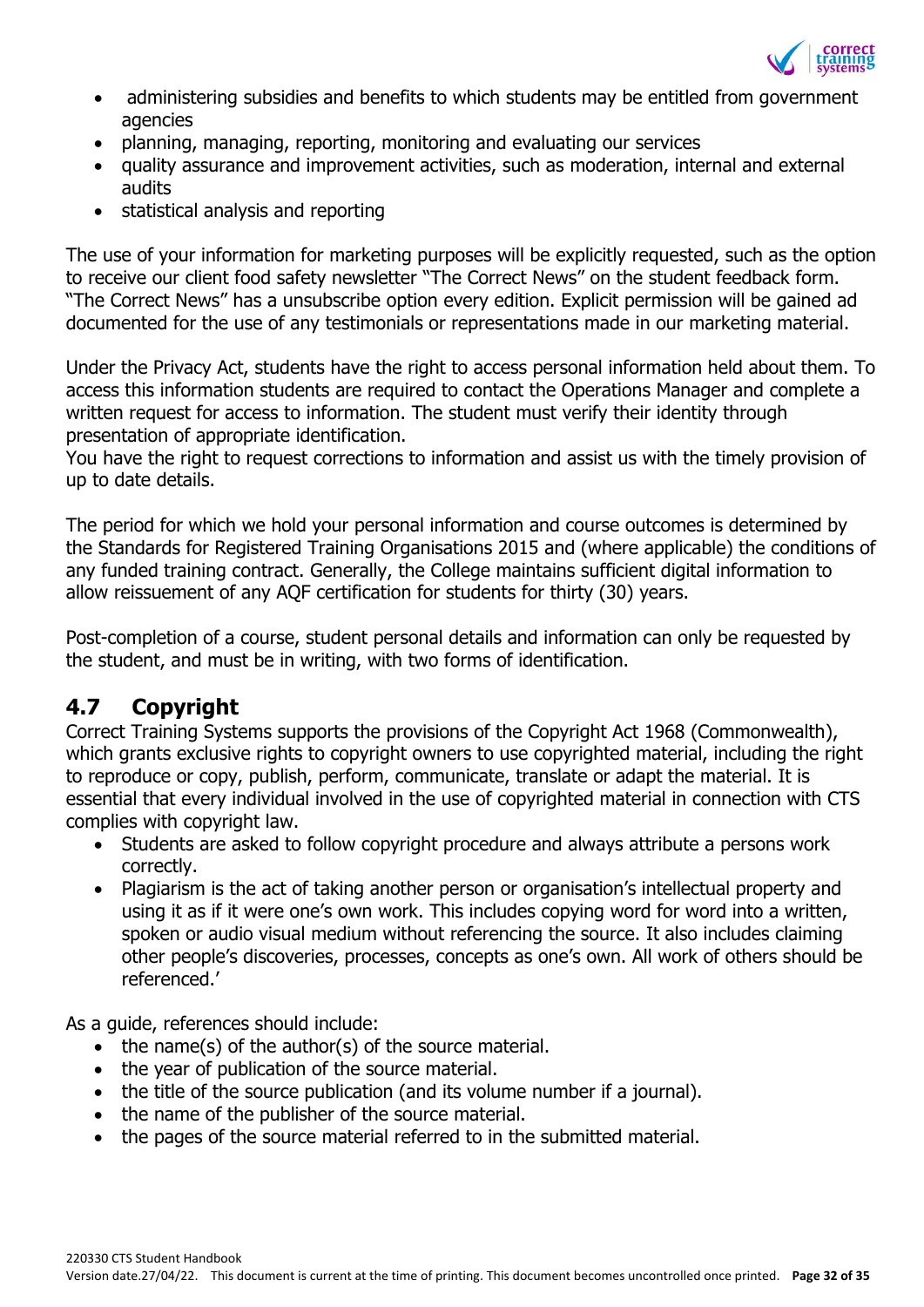

## **4.8 Marketing**

Correct Training Systems Correct Training Systems ensures that all marketing and advertising is undertaken in an ethical manner and provides clear and accurate information regarding the training programs and services within its scope of registration.

CTS follows the requirement for appropriate use of logos such as NRT and AQF logo.

Nationally Recognised Accredited training products are identified versus non accredited training events includes the correct code and unit title of the training product, that is current and able to be delivered by Correct Training Systems. We do not partner with any other organisation for recruitment, marketing, training or assessment nor do we have any government funding or fee help arrangements.

We make all attempts to make advertising and course information representative of the training product CTS delivers and assesses, and make no guarantee of student progress, completion, or achievement of competence.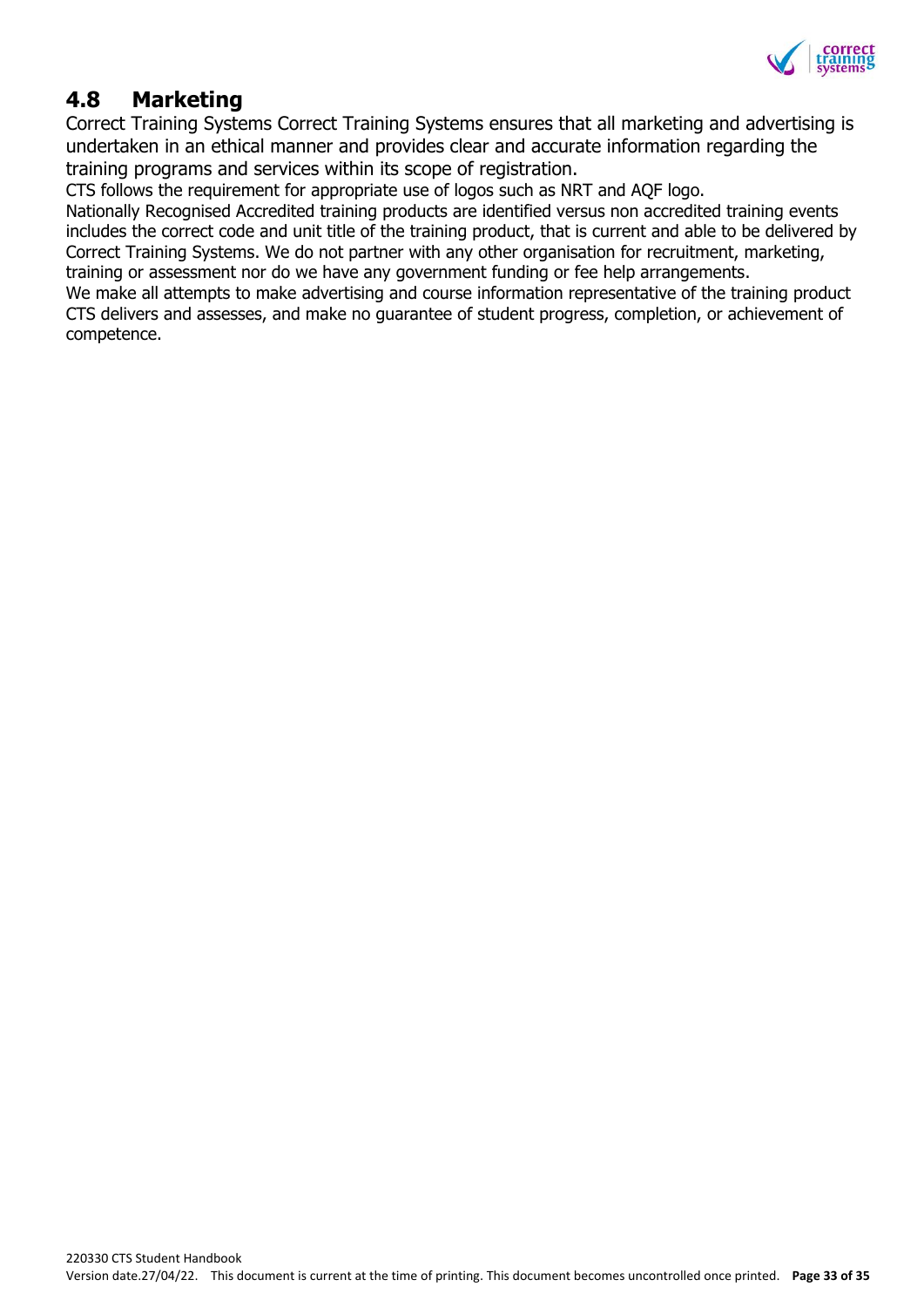

## **5. Student Declaration**

**5.1 Student Declaration- copy to keep**

| Student<br>Name | Date:     |  |
|-----------------|-----------|--|
| Course/ Qual    | Location: |  |

- I understand my enrolment with Correct Training Systems will be completed when the registration form has been received and accepted, this student declaration has been completed, and any course fee has been paid or an exemption granted.
- I have read a printed copy of the Correct Training Systems Student Handbook or accessed a copy at [www](http://www.learninglab.com.au/).correcttraining.com.au and understand and accept my rights and obligations as a student at Correct Training Systems.
- I understand that I may apply for Recognition of Prior Learning (RPL) by marking the appropriate box on the registration form. I am aware that I must provide supporting evidence for recognition of learning against any unit of competence.
- I agree that I must submit all assessment tasks on the due date. 100% of assessments must be submitted and assessed prior to the issue of a qualification. I understand that it is my responsibility to ensure that I keep copies of any assessments submitted for marking. I understand that the cost of returning any assessment tasks, other than those I personally return myself, to Correct Training Systems by mail or email is at my own cost and responsibility.
- If I require replacement of any resources, course material and/or equipment I will be directly responsible for the cost of such material and/or equipment.
- I declare that, to the best of my knowledge, the information on my registration form and the supporting evidence supplied by me is true and correct in every regard. I am committed to commencing the course, participating in the learning and assessment activities, and will attempt to complete the course, to the best of my ability.

All details provided by me at registration are true, correct and complete. I will notify Correct Training Systems immediately in writing if there are any changes to the details which I have provided.

#### **I have read, understood and agree to the above statements and conditions.**

| Student   | Date: |  |
|-----------|-------|--|
| Signature |       |  |
|           |       |  |